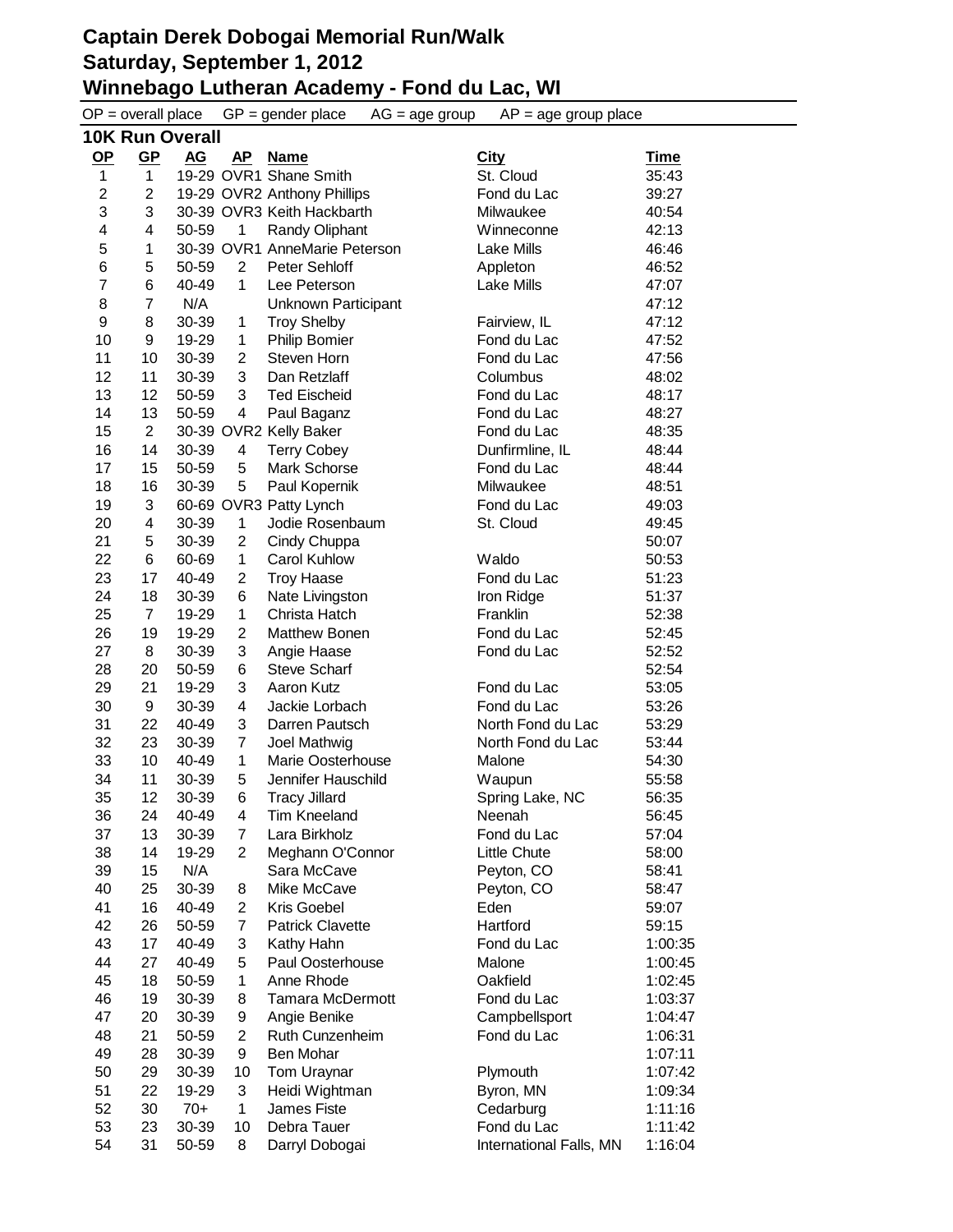$OP =$  overall place  $GP =$  gender place  $AG =$  age group  $AP =$  age group place **10K Run Female**

|           | 10K Run Female |       |    |                               |                 |             |  |  |  |  |
|-----------|----------------|-------|----|-------------------------------|-----------------|-------------|--|--|--|--|
| <u>OP</u> | $GP$           | AG    | AP | <b>Name</b>                   | <b>City</b>     | <b>Time</b> |  |  |  |  |
| 5         | $\mathbf{1}$   |       |    | 30-39 OVR1 AnneMarie Peterson | Lake Mills      | 46:46       |  |  |  |  |
| 15        | $\overline{2}$ |       |    | 30-39 OVR2 Kelly Baker        | Fond du Lac     | 48:35       |  |  |  |  |
| 19        | 3              |       |    | 60-69 OVR3 Patty Lynch        | Fond du Lac     | 49:03       |  |  |  |  |
| 20        | 4              | 30-39 | 1  | Jodie Rosenbaum               | St. Cloud       | 49:45       |  |  |  |  |
| 21        | 5              | 30-39 | 2  | Cindy Chuppa                  |                 | 50:07       |  |  |  |  |
| 22        | 6              | 60-69 | 1  | <b>Carol Kuhlow</b>           | Waldo           | 50:53       |  |  |  |  |
| 25        | $\overline{7}$ | 19-29 | 1  | Christa Hatch                 | Franklin        | 52:38       |  |  |  |  |
| 27        | 8              | 30-39 | 3  | Angie Haase                   | Fond du Lac     | 52:52       |  |  |  |  |
| 30        | 9              | 30-39 | 4  | Jackie Lorbach                | Fond du Lac     | 53:26       |  |  |  |  |
| 33        | 10             | 40-49 | 1  | Marie Oosterhouse             | Malone          | 54:30       |  |  |  |  |
| 34        | 11             | 30-39 | 5  | Jennifer Hauschild            | Waupun          | 55:58       |  |  |  |  |
| 35        | 12             | 30-39 | 6  | <b>Tracy Jillard</b>          | Spring Lake, NC | 56:35       |  |  |  |  |
| 37        | 13             | 30-39 | 7  | Lara Birkholz                 | Fond du Lac     | 57:04       |  |  |  |  |
| 38        | 14             | 19-29 | 2  | Meghann O'Connor              | Little Chute    | 58:00       |  |  |  |  |
| 39        | 15             | N/A   |    | Sara McCave                   | Peyton, CO      | 58:41       |  |  |  |  |
| 41        | 16             | 40-49 | 2  | Kris Goebel                   | Eden            | 59:07       |  |  |  |  |
| 43        | 17             | 40-49 | 3  | Kathy Hahn                    | Fond du Lac     | 1:00:35     |  |  |  |  |
| 45        | 18             | 50-59 | 1  | Anne Rhode                    | Oakfield        | 1:02:45     |  |  |  |  |
| 46        | 19             | 30-39 | 8  | <b>Tamara McDermott</b>       | Fond du Lac     | 1:03:37     |  |  |  |  |
| 47        | 20             | 30-39 | 9  | Angie Benike                  | Campbellsport   | 1:04:47     |  |  |  |  |
| 48        | 21             | 50-59 | 2  | Ruth Cunzenheim               | Fond du Lac     | 1:06:31     |  |  |  |  |
| 51        | 22             | 19-29 | 3  | Heidi Wightman                | Byron, MN       | 1:09:34     |  |  |  |  |
| 53        | 23             | 30-39 | 10 | Debra Tauer                   | Fond du Lac     | 1:11:42     |  |  |  |  |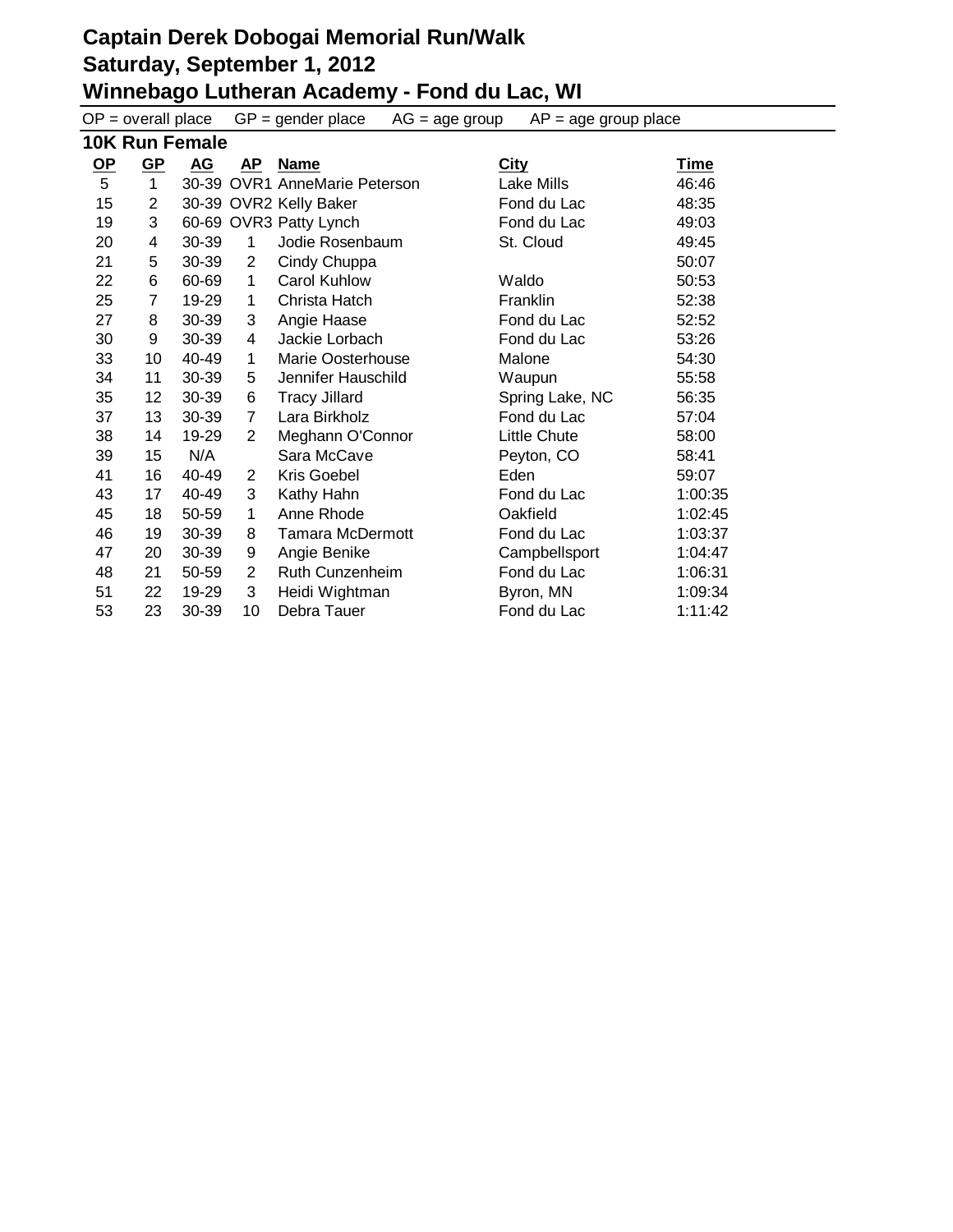# **Captain Derek Dobogai Memorial Run/Walk Saturday, September 1, 2012 Winnebago Lutheran Academy - Fond du Lac, WI**<br>OB - overall place GB - gender place AG - age group AB - age

|                | $OP = overall place$      |       |                | $GP = gender place$         | $AG = age$ group | $AP = age$ group place  |         |
|----------------|---------------------------|-------|----------------|-----------------------------|------------------|-------------------------|---------|
|                | 10K Run Male              |       |                |                             |                  |                         |         |
| <u>OP</u>      | $\underline{\textsf{GP}}$ | AG    | <b>AP</b>      | <b>Name</b>                 | <b>City</b>      |                         | Time    |
| $\mathbf{1}$   | $\mathbf{1}$              |       |                | 19-29 OVR1 Shane Smith      |                  | St. Cloud               | 35:43   |
| $\overline{c}$ | $\overline{c}$            |       |                | 19-29 OVR2 Anthony Phillips |                  | Fond du Lac             | 39:27   |
| 3              | 3                         |       |                | 30-39 OVR3 Keith Hackbarth  |                  | Milwaukee               | 40:54   |
| 4              | 4                         | 50-59 | 1              | Randy Oliphant              |                  | Winneconne              | 42:13   |
| 6              | 5                         | 50-59 | $\overline{2}$ | Peter Sehloff               |                  | Appleton                | 46:52   |
| $\overline{7}$ | 6                         | 40-49 | 1              | Lee Peterson                |                  | Lake Mills              | 47:07   |
| 8              | $\overline{7}$            | N/A   |                | Unknown Participant         |                  |                         | 47:12   |
| 9              | 8                         | 30-39 | 1              | <b>Troy Shelby</b>          |                  | Fairview, IL            | 47:12   |
| 10             | 9                         | 19-29 | 1              | <b>Philip Bomier</b>        |                  | Fond du Lac             | 47:52   |
| 11             | 10                        | 30-39 | 2              | Steven Horn                 |                  | Fond du Lac             | 47:56   |
| 12             | 11                        | 30-39 | 3              | Dan Retzlaff                |                  | Columbus                | 48:02   |
| 13             | 12                        | 50-59 | 3              | <b>Ted Eischeid</b>         |                  | Fond du Lac             | 48:17   |
| 14             | 13                        | 50-59 | 4              | Paul Baganz                 |                  | Fond du Lac             | 48:27   |
| 16             | 14                        | 30-39 | 4              | <b>Terry Cobey</b>          |                  | Dunfirmline, IL         | 48:44   |
| 17             | 15                        | 50-59 | 5              | Mark Schorse                |                  | Fond du Lac             | 48:44   |
| 18             | 16                        | 30-39 | 5              | Paul Kopernik               |                  | Milwaukee               | 48:51   |
| 23             | 17                        | 40-49 | $\overline{2}$ | <b>Troy Haase</b>           |                  | Fond du Lac             | 51:23   |
| 24             | 18                        | 30-39 | 6              | Nate Livingston             |                  | Iron Ridge              | 51:37   |
| 26             | 19                        | 19-29 | $\overline{2}$ | <b>Matthew Bonen</b>        |                  | Fond du Lac             | 52:45   |
| 28             | 20                        | 50-59 | 6              | <b>Steve Scharf</b>         |                  |                         | 52:54   |
| 29             | 21                        | 19-29 | 3              | Aaron Kutz                  |                  | Fond du Lac             | 53:05   |
| 31             | 22                        | 40-49 | 3              | Darren Pautsch              |                  | North Fond du Lac       | 53:29   |
| 32             | 23                        | 30-39 | $\overline{7}$ | Joel Mathwig                |                  | North Fond du Lac       | 53:44   |
| 36             | 24                        | 40-49 | 4              | <b>Tim Kneeland</b>         |                  | Neenah                  | 56:45   |
| 40             | 25                        | 30-39 | 8              | Mike McCave                 |                  | Peyton, CO              | 58:47   |
| 42             | 26                        | 50-59 | $\overline{7}$ | <b>Patrick Clavette</b>     |                  | Hartford                | 59:15   |
| 44             | 27                        | 40-49 | 5              | Paul Oosterhouse            |                  | Malone                  | 1:00:45 |
| 49             | 28                        | 30-39 | 9              | Ben Mohar                   |                  |                         | 1:07:11 |
| 50             | 29                        | 30-39 | 10             | Tom Uraynar                 |                  | Plymouth                | 1:07:42 |
| 52             | 30                        | $70+$ | 1              | <b>James Fiste</b>          |                  | Cedarburg               | 1:11:16 |
| 54             | 31                        | 50-59 | 8              | Darryl Dobogai              |                  | International Falls, MN | 1:16:04 |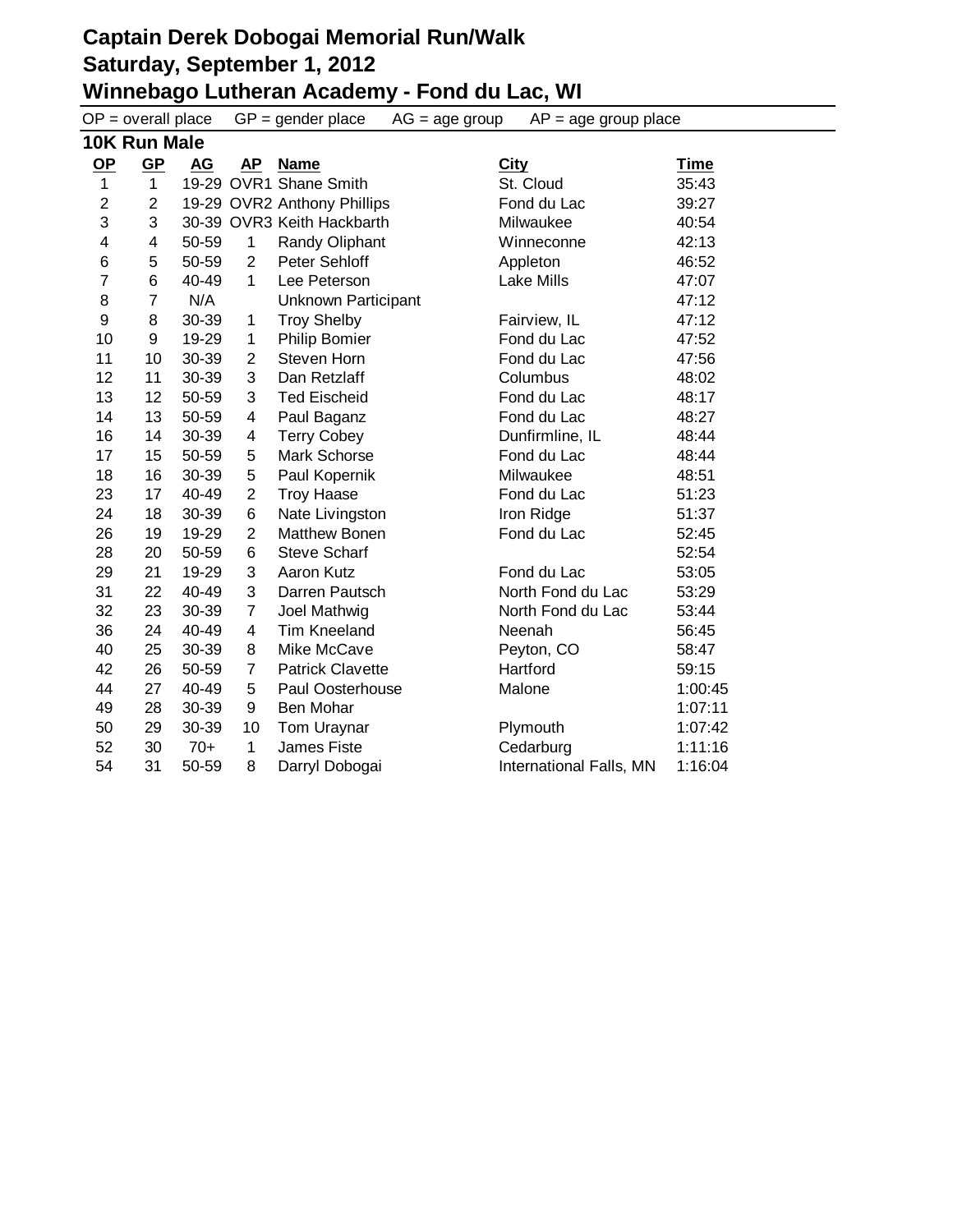$OP =$  overall place  $GP =$  gender place  $AG =$  age group  $AP =$  age group place

|                         | <b>5K Run/Walk Overall</b> |                    |                |                                                    |                     |             |  |  |  |
|-------------------------|----------------------------|--------------------|----------------|----------------------------------------------------|---------------------|-------------|--|--|--|
| $OP$                    | $GP$                       | <u>AG</u>          | <b>AP</b>      | <b>Name</b>                                        | <b>City</b>         | <b>Time</b> |  |  |  |
| $\mathbf{1}$            | $\mathbf 1$                |                    |                | 40-49 OVR1 Gary Nettekoven                         | Appleton            | 17:57       |  |  |  |
| $\overline{2}$          | $\overline{2}$             |                    |                | 30-39 OVR2 Adam Mueller                            | Wausau              | 20:17       |  |  |  |
| 3                       | 3                          |                    |                | 19-29 OVR3 Cody Ruplinger                          | Mt. Calvary         | 20:33       |  |  |  |
| $\overline{\mathbf{4}}$ | 4                          | 50-59              | 1              | Carey Woodward                                     | Fond du Lac         | 20:54       |  |  |  |
| 5                       | 5                          | $13 - 18$          | 1              | Jacob Borgwardt                                    | Fond du Lac         | 22:11       |  |  |  |
| 6                       | 6                          | 19-29              | 1              | Jared Schroeder                                    | Fond du Lac         | 22:17       |  |  |  |
| $\overline{7}$          | 1                          | 12-                |                | <b>OVR1 Anika Nettekoven</b>                       | Appleton            | 22:51       |  |  |  |
| 8                       | 2                          |                    |                | 40-49 OVR2 Laura Nettekoven                        | Appleton            | 22:52       |  |  |  |
| 9                       | 3                          |                    |                | 30-39 OVR3 Tammi Kohlman                           | Fond du Lac         | 22:57       |  |  |  |
| 10                      | $\overline{7}$             | 19-29              | $\overline{2}$ | Eric Schraufnagel                                  | Fond du Lac         | 23:29       |  |  |  |
| 11                      | 8                          | 30-39              | $\mathbf{1}$   | <b>Corey Pieper</b>                                | Fond du Lac         | 23:55       |  |  |  |
| 12                      | 9                          | 19-29              | 3              | Paul Nadler                                        | Chilton             | 23:57       |  |  |  |
| 13                      | 4                          | $13 - 18$          | $\mathbf{1}$   | Bethany Westphal                                   | Fond du Lac         | 24:26       |  |  |  |
| 14                      | 10                         | 40-49              | $\mathbf{1}$   | <b>Clark Williams</b>                              | Van Dyne            | 24:37       |  |  |  |
| 15                      | 11                         | 30-39              | 2              | <b>Mitch Gueller</b>                               |                     | 24:42       |  |  |  |
| 16                      | 12                         | 19-29              | 4              | <b>Tyler Schmidt</b>                               | Fond du Lac         | 25:06       |  |  |  |
| 17                      | 13                         | 60-69              | 1              | Carlos Muñoz                                       | Fond du Lac         | 25:13       |  |  |  |
| 18                      | 14                         | $13 - 18$          | $\overline{2}$ | <b>Tanner Haase</b>                                | Fond du Lac         | 25:29       |  |  |  |
| 19                      | 5                          | $12 -$             | 1              | Sarah Niehueser                                    | Fond du Lac         | 25:37       |  |  |  |
| 20                      | 6                          | 40-49              | 1              | Kathi Seidl-Deschand                               | Fond du Lac         | 25:41       |  |  |  |
| 21                      | 7                          | $13 - 18$          | 2              | <b>Caroline Flood</b>                              | Oakfield            | 25:56       |  |  |  |
| 22                      | 15                         | $13 - 18$          | 3              | Mark Flood                                         | Oakfield            | 25:58       |  |  |  |
| 23                      | 16                         | 60-69              | $\overline{2}$ | Randall Westphal                                   | Fond du Lac         | 25:59       |  |  |  |
| 24                      | 17                         | 30-39              | 3              | Andy Nygaard                                       | Plymouth            | 26:12       |  |  |  |
| 25                      | 18                         | 40-49              | $\overline{2}$ | Randy Schoonover                                   | Fond du Lac         | 26:26       |  |  |  |
| 26                      | 8                          | $13 - 18$          | 3              | <b>Erin Diederichs</b>                             | Malone              | 26:26       |  |  |  |
| 27                      | 19                         | 30-39              | 4              | <b>Philip Miller</b>                               | Wauwatosa           | 26:32       |  |  |  |
| 28                      | 9                          | 30-39              | 1              | <b>Becky Retzlaff</b>                              | Columbus            | 26:50       |  |  |  |
| 29                      | 20                         | $12 -$             | $\mathbf{1}$   | Erik Nygaard                                       | Plymouth            | 26:51       |  |  |  |
| 30                      | 21                         | 19-29              | 5              | Nic Noster                                         | Plymouth            | 26:52       |  |  |  |
| 31                      | 22                         | 30-39              | 5              | Matt Kohlman                                       | Fond du Lac         | 26:56       |  |  |  |
| 32                      | 23                         | 19-29              | 6              | Christopher Jablonowski                            | Waukesha            | 27:02       |  |  |  |
| 33                      | 24                         | 30-39              | 6              | Jon Butzme                                         |                     | 27:02       |  |  |  |
| 34                      | 25                         | 30-39              | $\overline{7}$ | <b>Travis Baus</b>                                 | Oshkosh             | 27:04       |  |  |  |
| 35                      | 26                         | 30-39              | 8              | John Dobogai III                                   | Cudahy              | 27:13       |  |  |  |
| 36                      | 27                         | 40-49              | 3              | Greg Hahn                                          | Fond du Lac         | 27:17       |  |  |  |
| 37                      | 28                         | 40-49              | 4              | Brian Zahrobsky                                    | Fond du Lac         | 27:18       |  |  |  |
| 38                      | 10                         | 40-49              | 2              | <b>Barbie Gosewehr</b>                             | Belgium             | 27:36       |  |  |  |
| 39                      | 11                         | 30-39              | $\overline{2}$ | Dawn Billington                                    | Horicon             | 27:38       |  |  |  |
| 40                      | 12                         | 19-29              | 1              | <b>Molly Sippel</b>                                | Fond du Lac         | 27:39       |  |  |  |
| 41                      | 29                         | 19-29              | 7              | Craig Hatch                                        | Campbellsport       | 27:39       |  |  |  |
| 42                      | 30                         | 40-49              | 5              | <b>Ed Schlottke</b>                                | Fond du Lac         | 27:45       |  |  |  |
| 43                      | 31                         | 40-49              | 6              | <b>Todd Kaley</b>                                  | Oshkosh             | 27:47       |  |  |  |
| 44                      | 32                         | $12 -$             | $\overline{2}$ | <b>Christian Schwandt</b>                          | Markesan            | 27:54       |  |  |  |
| 45                      | 13                         | 19-29              | $\overline{2}$ | Cassandra Stahl                                    | West Bend           | 27:58       |  |  |  |
|                         |                            |                    |                |                                                    |                     |             |  |  |  |
| 46<br>47                | 33                         | $13 - 18$<br>19-29 | 4<br>3         | <b>Fritzl Schmid</b><br><b>Brittany Diederichs</b> | Green Bay<br>Malone | 28:05       |  |  |  |
| 48                      | 14                         | 30-39              | 3              | Jennifer Holz                                      |                     | 28:07       |  |  |  |
|                         | 15                         | 40-49              | 3              | Annalisa Van Sistine                               | Waupun              | 28:08       |  |  |  |
| 49                      | 16                         |                    |                | Brenda Panko                                       | Oshkosh             | 28:15       |  |  |  |
| 50                      | 17                         | 50-59              | 1              |                                                    | St. Cloud           | 28:16       |  |  |  |
| 51                      | 34                         | $70+$              | 1              | John Gores                                         | Fond du Lac         | 28:20       |  |  |  |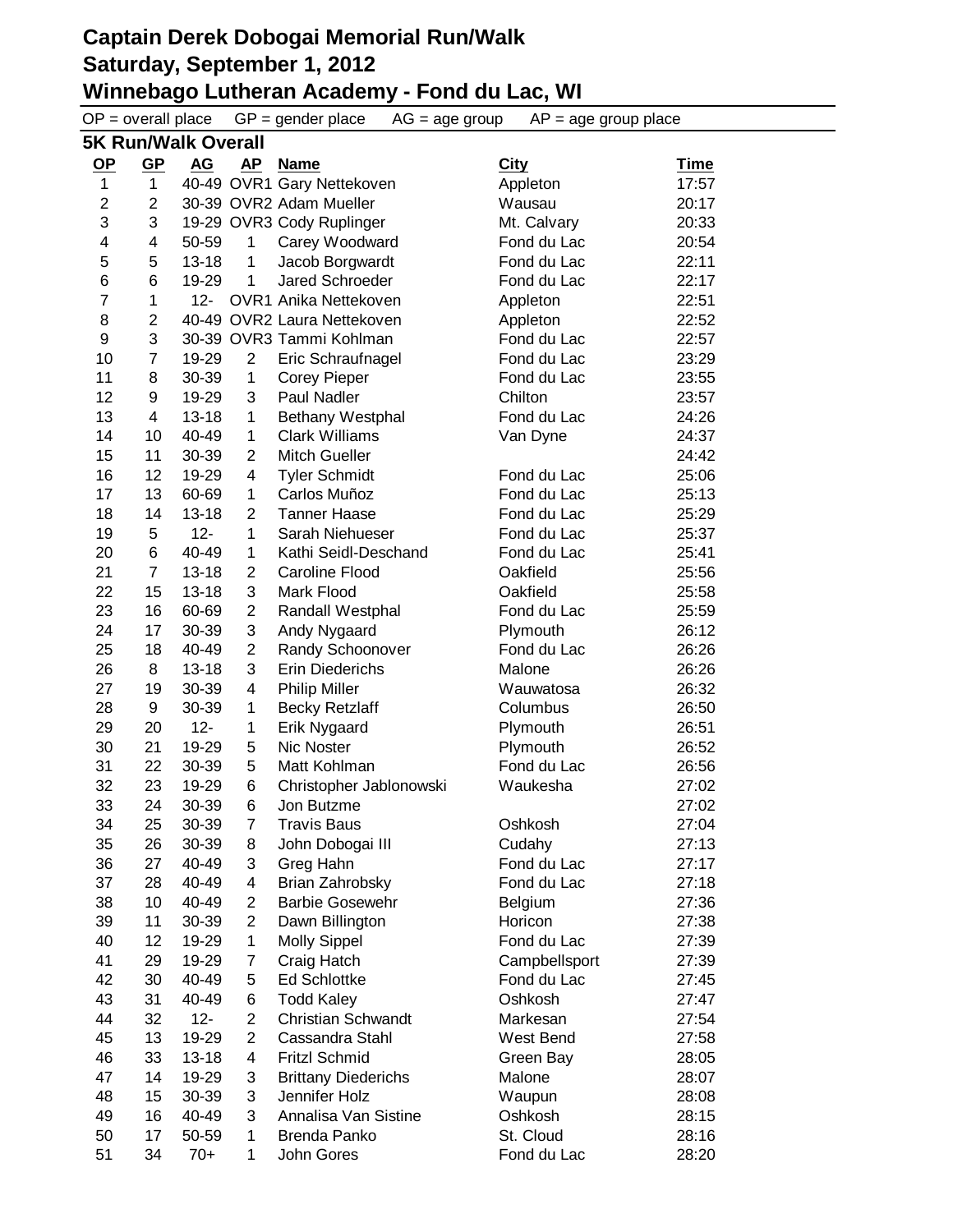| 52  | 18 | 30-39     | 4            | <b>Lisa Miller</b>     | Wauwatosa          | 28:23 |
|-----|----|-----------|--------------|------------------------|--------------------|-------|
| 53  | 19 | 19-29     | 4            | Erin Wustrack          | Ripon              | 28:28 |
| 54  | 35 | 40-49     | 7            | Kevin Mundell          | Oshkosh            | 28:30 |
| 55  | 20 | 19-29     | 5            | <b>Emily Schulz</b>    | De Pere            | 28:31 |
| 56  | 21 | 30-39     | 5            | Kate Mann              | Oshkosh            | 28:32 |
| 57  | 36 | 40-49     | 8            | Gordon Ledioyt         | Oshkosh            | 28:32 |
| 58  | 22 | 30-39     | 6            | Meggin McNamara        | Fond du Lac        | 28:45 |
| 59  | 37 | 40-49     | 9            | John Boggs             | Fond du Lac        | 28:48 |
| 60  | 38 | 30-39     | 9            | Paul Trochinski        | Ripon              | 28:52 |
| 61  | 39 | 40-49     | 10           | Alan Schmitz           | Fox Lake           | 29:22 |
|     |    |           |              |                        | Fond du Lac        |       |
| 62  | 40 | 30-39     | 10           | <b>Corey Hintz</b>     |                    | 29:27 |
| 63  | 41 | 60-69     | 3            | <b>Michael Miller</b>  | Milwaukee          | 29:38 |
| 64  | 42 | 40-49     | 11           | David Schwandt         | Markesan           | 29:57 |
| 65  | 23 | $12 -$    | 2            | Sara Schmitz           | Fox Lake           | 30:04 |
| 66  | 24 | 19-29     | 6            | Jenny Noster           | Plymouth           | 30:07 |
| 67  | 25 | $13 - 18$ | 4            | Jenna Schmitz          | Fox Lake           | 30:08 |
| 68  | 26 | 40-49     | 4            | <b>Ruth Schwandt</b>   | Markesan           | 30:18 |
| 69  | 43 | 50-59     | 2            | Ron Schmitz            | Fond du Lac        | 30:24 |
| 70  | 27 | 19-29     | 7            | <b>Lindsey Luckow</b>  | Milwaukee          | 30:31 |
| 71  | 28 | $12 -$    | 3            | Maddie Loehr           | Fond du Lac        | 30:57 |
| 72  | 29 | 30-39     | 7            | Beth Johnson           | Eldorado           | 31:20 |
| 73  | 30 | 30-39     | 8            | Amanda Newbauer        | Fond du Lac        | 31:20 |
| 74  | 31 | $13 - 18$ | 5            | Tianna Jackson         | Fond du Lac        | 31:22 |
| 75  | 44 | 30-39     | 11           | Joel Zak               | Thiensville        | 31:22 |
| 76  | 32 | 40-49     | 5            | <b>Faith Scheer</b>    | Milwaukee          | 31:30 |
| 77  | 33 | 30-39     | 9            | Hilari Renzelman       | Plymouth           | 31:37 |
| 78  | 34 | 30-39     | 10           | Jenny Loehr            | Fond du Lac        | 31:41 |
| 79  | 35 | 19-29     | 8            | Sara Immel             | Fond du Lac        | 31:50 |
| 80  | 36 |           | 11           |                        |                    |       |
|     |    | 30-39     |              | Jitka Dobogai          | Haywards Heath, UK | 31:57 |
| 81  | 37 | 30-39     | 12           | Petra Dadova           | Mt. Juliet, TN     | 31:57 |
| 82  | 45 | $12 -$    | 3            | Steven Schlosser, Jr.  | Fond du Lac        | 32:17 |
| 83  | 38 | 30-39     | 13           | Angela Hall            | Campbellsport      | 32:20 |
| 84  | 39 | 19-29     | 9            | <b>Katie Michaels</b>  | Fond du Lac        | 32:21 |
| 85  | 46 | 50-59     | 3            | <b>Barry Zuelke</b>    | Oakfield           | 32:24 |
| 86  | 47 | 19-29     | 8            | Mike Hauptli           | Fond du Lac        | 32:55 |
| 87  | 48 | 50-59     | 4            | Paul Kasten            | Fond du Lac        | 32:56 |
| 88  | 49 | 19-29     | 9            | <b>Greg Schmitz</b>    | Fond du Lac        | 32:56 |
| 89  | 50 | 60-69     | 4            | <b>Tim Sallach</b>     | Oakfield           | 32:59 |
| 90  | 40 | 19-29     | 10           | Miranda Voss           | Campbellsport      | 33:15 |
| 91  | 41 | 19-29     | 11           | Laura Alva Garcia      | Greenfield         | 33:19 |
| 92  | 42 | 19-29     | 12           | Liz Miller             | Plymouth           | 33:20 |
| 93  | 43 | 30-39     | 14           | <b>Heather Adamson</b> | Sheboygan Falls    | 33:32 |
| 94  | 44 | 60-69     | $\mathbf{1}$ | Joyce Tuchel           | Neenah             | 33:33 |
| 95  | 45 | 30-39     | 15           | Kari Pieper            | Fond du Lac        | 33:45 |
| 96  | 51 | 19-29     | 10           | Justin Lyons           | Fond du Lac        | 34:29 |
| 97  | 46 | $13 - 18$ | 6            | Kailee Simon           | Fond du Lac        | 34:42 |
| 98  | 47 | 30-39     | 16           | Dawn Simon             | Fond du Lac        | 34:42 |
| 99  | 48 | 19-29     | 13           | Allie Hauptli          | Fond du Lac        | 34:57 |
| 100 | 52 | 50-59     | 5            | Dave Panko             | St. Cloud          | 35:24 |
| 101 | 49 | 30-39     | 17           | Lacey Oldenberg        | <b>Brookfield</b>  | 35:25 |
|     |    |           |              |                        | Oshkosh            |       |
| 102 | 50 | 50-59     | 2            | Janice Rogers          |                    | 35:50 |
| 103 | 51 | 50-59     | 3            | Dawn Mumper            |                    | 35:50 |
| 104 | 52 | 50-59     | 4            | Linda Dolgner          | Green Bay          | 35:53 |
| 105 | 53 | 60-69     | 2            | <b>Bonnie Krupp</b>    | Fond du Lac        | 35:55 |
| 106 | 54 | 30-39     | 18           | <b>Stacey Olig</b>     | <b>Brownsville</b> | 35:58 |
| 107 | 1  | 60-69     | W            | Keith Peterson         | Columbus           | 36:21 |
| 108 | 55 | 30-39     | 19           | Angela Becker-Bradley  | Fond du Lac        | 36:54 |
| 109 | 56 | 30-39     | 20           | Jennifer Nadler        | Chilton            | 36:55 |
| 110 | 57 | 30-39     | 21           | Jess Faust             | Jackson            | 38:57 |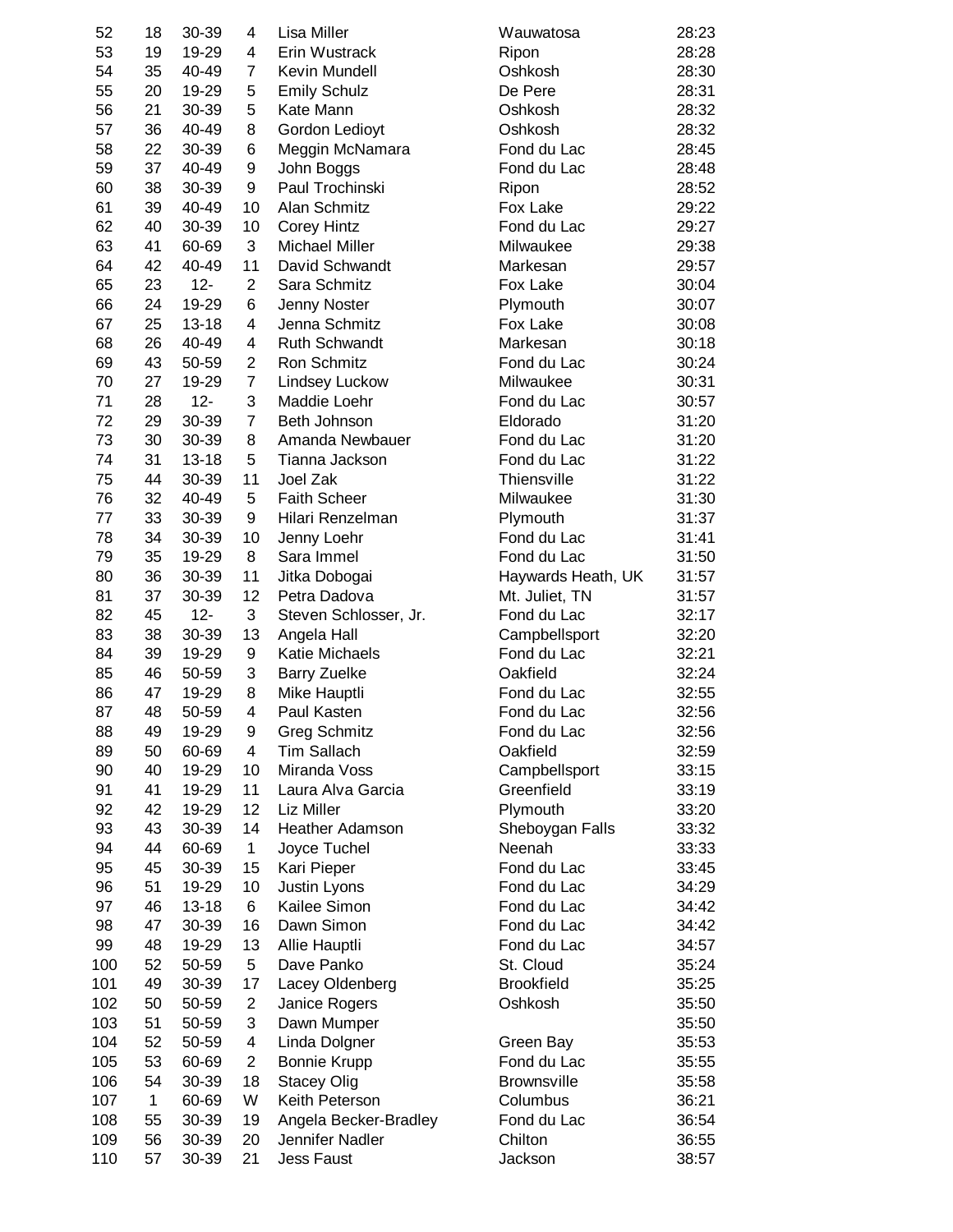| 111 | 58             | 50-59     | 5              | Kathleen Faust           | Fond du Lac       | 39:01 |
|-----|----------------|-----------|----------------|--------------------------|-------------------|-------|
| 112 | 59             | 40-49     | 6              | Kelly Mundell            | Oshkosh           | 39:19 |
| 113 | 60             | 50-59     | 6              | <b>Cindy Carter</b>      | Appleton          | 39:31 |
| 114 | 53             | $12 -$    | 4              | Eli Lefeber              | Mt. Calvary       | 40:38 |
| 115 | 61             | 40-49     | $\overline{7}$ | Kathy Lefeber            | Mt. Calvary       | 40:38 |
| 116 | 1              | 40-49     | W              | Pam Hall                 | Fond du Lac       | 41:26 |
| 117 | $\overline{2}$ | 50-59     | W              | Cindy Blank              | Oshkosh           | 41:27 |
| 118 | 3              | 40-49     | W              | Karen Patton             | Fond du Lac       | 42:39 |
| 119 | $\overline{c}$ | 50-59     | W              | <b>Rick Patton</b>       | Fond du Lac       | 42:39 |
| 120 | 3              | 50-59     | W              | Jim Wilsmann             | Fond du Lac       | 44:39 |
|     | 4              |           | W              |                          |                   |       |
| 121 |                | 50-59     |                | Becky Wilsmann           | Fond du Lac       | 44:39 |
| 122 | 5              | 19-29     | W              | Nicci Hess               | Fond du Lac       | 45:50 |
| 123 | 6              | 30-39     | W              | Kenea Oly                | Fond du Lac       | 46:21 |
| 124 | 7              | 30-39     | W              | Rebecca Baus             | Fond du Lac       | 46:35 |
| 125 | 8              | 40-49     | W              | <b>Katherine Carter</b>  | Pickett           | 46:58 |
| 126 | 62             | 19-29     | 14             | <b>Kelly Kutz</b>        | Oshkosh           | 47:13 |
| 127 | 9              | 30-39     | W              | Erin Baus                | Oshkosh           | 47:54 |
| 128 | 10             | 50-59     | W              | Jean Baus                | Mt. Calvary       | 47:54 |
| 129 | 4              | 60-69     | W              | <b>Thomas Guenther</b>   | Fond du Lac       | 48:49 |
| 130 | 11             | 40-49     | W              | Donna Schmitz            | Fox Lake          | 49:20 |
| 131 | 5              | 40-49     | W              | Steven Schlosser, Sr.    | Fond du Lac       | 49:25 |
| 132 | 6              | $12 -$    | W              | Ryan Schlosser           | Fond du Lac       | 49:26 |
| 133 | 12             | 40-49     | W              | Laurie Schlosser         | Fond du Lac       | 49:55 |
| 134 | 13             | 60-69     | W              | Kathy Oetjen             | Fond du Lac       | 49:59 |
| 135 | 14             | 19-29     | W              | Rachel Werner            | Oshkosh           | 50:03 |
| 136 | 15             | 50-59     | W              | Lois Werner              | Oshkosh           | 50:04 |
| 137 | 16             | 19-29     | W              | Elise Christiansen       | Fond du Lac       | 50:07 |
| 138 | 17             | 19-29     | W              | Stephanie Battleman      | Fond du Lac       | 50:07 |
| 139 | $\overline{7}$ | $13 - 18$ | W              | Kevin Beck               | Fond du Lac       | 50:07 |
|     |                |           | W              |                          |                   |       |
| 140 | 18             | $12 -$    |                | <b>Faith Retzlaff</b>    | Columbus          | 50:10 |
| 141 | 19             | $13 - 18$ | W              | Kimberly Richardson      |                   | 50:10 |
| 142 | 63             | 30-39     | 22             | Keri Pieper              | Fond du Lac       | 50:37 |
| 143 | 20             | 30-39     | W              | Kate Kaiser              | Oshkosh           | 50:44 |
| 144 | 21             | 50-59     | W              | <b>Gail Bates</b>        | Oshkosh           | 50:49 |
| 145 | 22             | 40-49     | W              | Amy Busse                | Oshkosh           | 50:49 |
| 146 | 23             | 50-59     | W              | Pam Niehueser            | Fond du Lac       | 51:54 |
| 147 | 8              | 40-49     | W              | <b>Richard Niehueser</b> | Fond du Lac       | 51:54 |
| 148 | 9              | 50-59     | W              | Joe Capelle              | Fond du Lac       | 51:57 |
| 149 | 10             | 19-29     | W              | Michael Sabel            | St. Cloud         | 52:23 |
| 150 | 24             | 19-29     | W              | Jennifer Sabel           | St. Cloud         | 52:25 |
| 151 | 11             | 50-59     | W              | Dr. Kent Botsford        | Fond du Lac       | 52:27 |
| 152 | 25             | $13 - 18$ | W              | Rebekkah Richardson      |                   | 52:36 |
| 153 | 12             | $13 - 18$ | W              | Nic Sharp                |                   | 52:36 |
| 154 | 26             | 30-39     | W              | Stephanie Ehlke          | Fond du Lac       | 52:59 |
| 155 | 27             | $12 -$    | W              | Jenna Boggs              | Fond du Lac       | 53:00 |
| 156 | 28             | 30-39     | W              | <b>Melisa Tuttle</b>     | Eden              | 53:02 |
| 157 | 29             | $13 - 18$ | W              | <b>Britany Smith</b>     | Eden              | 53:02 |
| 158 | 30             | 30-39     | W              | Gena Miller              | Fond du Lac       | 53:19 |
| 159 | 13             | 30-39     | W              | Daniel Rueter            | Pewaukee          | 53:20 |
| 160 | 64             | 19-29     | 15             | Danielle Diedrich        | Hilbert           | 53:21 |
|     |                |           | W              |                          |                   |       |
| 161 | 31             | 19-29     |                | Amy Bayer                | Fond du Lac       | 53:21 |
| 162 | 32             | 60-69     | W              | <b>Ruth Schultz</b>      | Fond du Lac       | 53:22 |
| 163 | 33             | 30-39     | W              | Cindy Hahn               | Fond du Lac       | 53:23 |
| 164 | 34             | 19-29     | W              | Kathrine McCord          | Appleton          | 53:38 |
| 165 | 35             | 40-49     | W              | Heidi Borgwardt          | Fond du Lac       | 53:52 |
| 166 | 36             | 40-49     | W              | <b>Cindy Thiesfeldt</b>  | Fond du Lac       | 53:53 |
| 167 | 37             | 50-59     | W              | <b>Bonnie Weiner</b>     | North Fond du Lac | 53:59 |
| 168 | 38             | 19-29     | W              | Laura Mathwig            | North Fond du Lac | 54:00 |
| 169 | 39             | 50-59     | W              | Julie Siegmund           | Ripon             | 54:21 |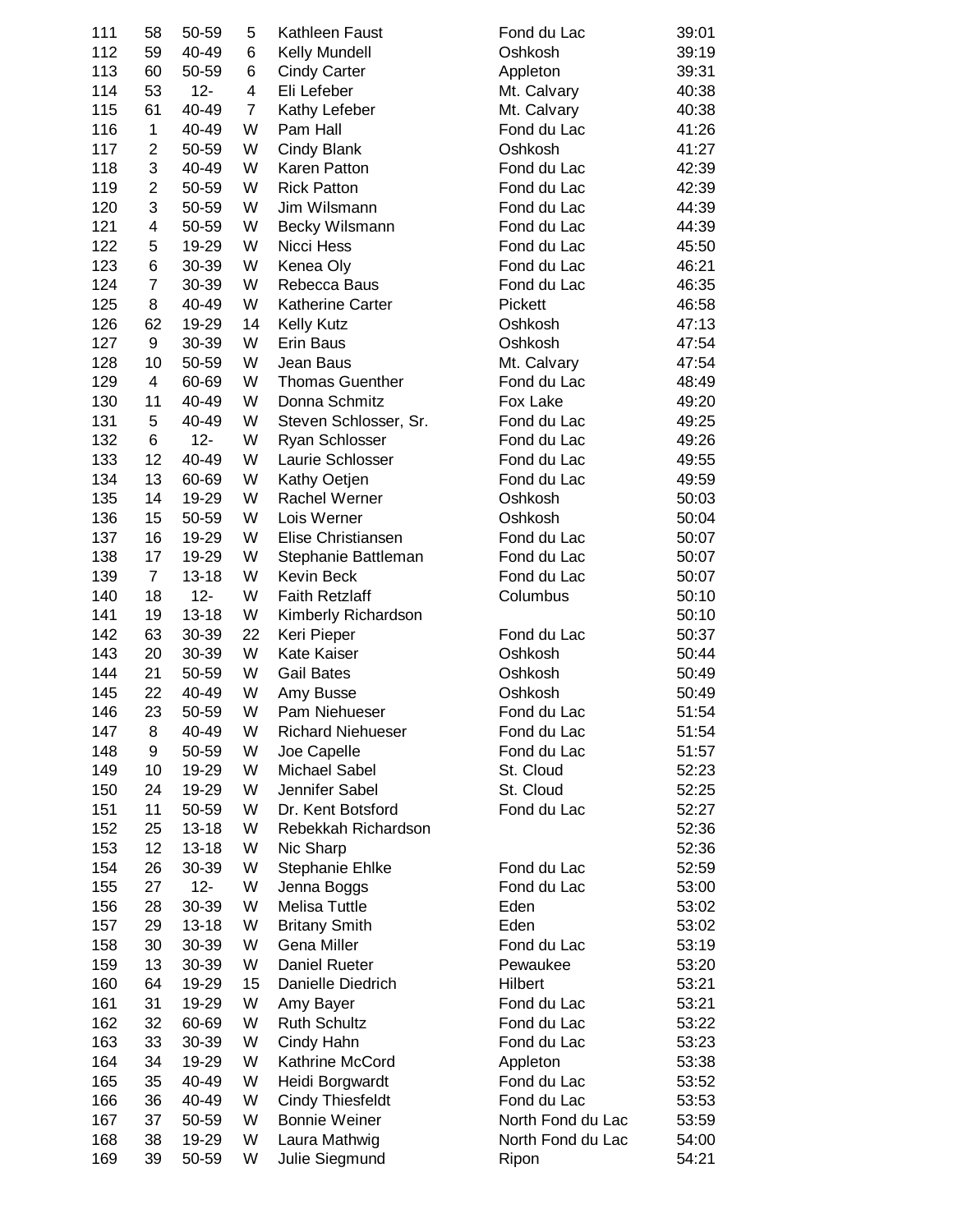| 170 | 14 | 50-59     | W | Paul Siegmund             | Ripon                  | 54:21 |
|-----|----|-----------|---|---------------------------|------------------------|-------|
| 171 | 15 | 30-39     | W | Joe Wustrack              | Ripon                  | 54:22 |
| 172 | 40 | 30-39     | W | Michelle Butzme           |                        | 55:30 |
| 173 | 41 | 60-69     | W | Ellen Green               | San Jose, CA           | 55:48 |
| 174 | 42 | $70+$     | W | Sally Herre               | Fond du Lac            | 55:48 |
| 175 | 43 | 60-69     | W | Gloria Jean Reitz         |                        | 55:50 |
| 176 | 16 | $70+$     | W | Tom Herre                 | Fond du Lac            | 55:51 |
| 177 | 17 | 60-69     | W | <b>Larry Nichols</b>      | Santa Cruz, CA         | 55:51 |
| 178 | 18 | $12 -$    | W | Matt Nygaard              | Plymouth               | 56:12 |
| 179 | 44 | 30-39     | W | Annie Nygaard             | Plymouth               | 56:12 |
| 180 | 45 | $13 - 18$ | W | Angela Rodriguez          | Fond du Lac            | 56:15 |
| 181 | 46 | $13 - 18$ | W | Paulina Pohlman           | Fond du Lac            | 56:15 |
| 182 | 47 | $13 - 18$ | W | Jaden Kelley              | Greenfield             | 56:40 |
| 183 | 48 | 30-39     | W | Carla Jahnke              | Fond du Lac            | 57:00 |
| 184 | 19 | 30-39     | W | Dan Jahnke                | Fond du Lac            | 57:01 |
| 185 | 20 | $70+$     | W | Milt Ohlinger             | Fond du Lac            | 58:10 |
| 186 | 49 | 40-49     | W | Karen Stewart             | Eden                   | 58:14 |
| 187 | 50 | 40-49     | W | <b>Maureen Ottery</b>     | Fond du Lac            | 58:14 |
| 188 | 21 | 30-39     | W | Andy Heimerl              | Lester Prairie, MN     | 58:15 |
| 189 | 22 | 50-59     | W | Tom Jablonowski           | Milwaukee              | 58:17 |
| 190 | 51 | 19-29     | W | Jennifer Jablonowski      | Waukesha               | 58:18 |
| 191 | 52 | 50-59     | W | Mary Jablonowski          | Milwaukee              | 58:19 |
|     |    | $70+$     | W | Allen Sehloff             | Fond du Lac            |       |
| 192 | 23 |           |   |                           |                        | 58:23 |
| 193 | 24 | 50-59     | W | Dave Sehloff              | Malone                 | 58:23 |
| 194 | 53 | $70+$     | W | Audrey Weed               | Fond du Lac            | 58:27 |
| 195 | 25 | $70+$     | W | Dave Weed                 | Fond du Lac            | 58:27 |
| 196 | 54 | 50-59     | W | Diane Paul                | Fond du Lac            | 59:13 |
| 197 | 55 | 30-39     | W | Katie Blank               |                        | 59:14 |
| 198 | 26 | 60-69     | W | <b>Elmer Schonscheck</b>  | Oakfield               | 59:37 |
| 199 | 27 | 60-69     | W | Richard Natynski          | Montello               | 59:41 |
| 200 | 56 | 30-39     | W | <b>Fawn Mueller</b>       | Wausau                 | 59:43 |
| 201 | 57 | 30-39     | W | Megan Schmitt             | Appleton               | 59:46 |
| 202 | 28 | 30-39     | W | Ryon Schmitt              | Appleton               | 59:46 |
| 203 | 58 | 30-39     | W | Michelle Zak              | Thiensville            | 1:00  |
| 204 | 59 | $70+$     | W | Lucille Bassill           | Campbellsport          | 1:01  |
| 205 | 60 | 50-59     | W | <b>Judy Bassill</b>       | Campbellsport          | 1:01  |
| 206 | 61 | 40-49     | W | Sandy Balson              | Fond du Lac            | 1:01  |
| 207 | 62 | 60-69     | W | Darice Schonscheck        |                        | 1:02  |
| 208 | 29 | 50-59     | W | <b>Neal Paul</b>          | Malone                 | 1:02  |
| 209 | 63 | 30-39     | W | <b>Terrah Olsen</b>       | Madison                | 1:02  |
| 210 | 30 | 19-29     | W | Michael Peacock           | Kansas City, MO        | 1:03  |
| 211 | 64 | 60-69     | W | Dianne Bilitz             | Oakfield               | 1:03  |
| 212 | 65 | 50-59     | W | Linda Paul                | Malone                 | 1:03  |
| 213 | 31 | 30-39     | W | David Dobogai             | Haywards Heath, UK     | 1:03  |
| 214 | 66 | 30-39     | W | Jeanne Peacock            | Kansas City, MO        | 1:03  |
| 215 | 67 | 30-39     | W | Jennifer Radle            | Cypress, TX            | 1:03  |
| 216 | 32 | 30-39     | W | <b>Robert Radle</b>       | Cypress, TX            | 1:04  |
| 217 | 33 | 30-39     | W | <b>Brian Lewitzke</b>     | Greenfield             | 1:04  |
| 218 | 68 | 30-39     | W | Jessica Kelley            | Greenfield             | 1:04  |
| 219 | 69 | 60-69     | W | Kathy Lewitzke            | <b>Menomonee Falls</b> | 1:04  |
| 220 | 70 | 50-59     | W | Kris Morenzien            | Kewaskum               | 1:05  |
| 221 | 71 | $12 -$    | W | Makayla Skelton           | Malone                 | 1:05  |
| 222 | 72 | 30-39     | W | Nichole Skelton           | Malone                 | 1:05  |
| 223 | 73 | 60-69     | W | Monica Natynski           | Montello               | 1:07  |
| 224 | 34 | 60-69     | W | Joe Dobogai               | New Berlin             | 1:07  |
| 225 | 74 | 19-29     | W | <b>Brittany O'Donnell</b> | Fond du Lac            | 1:15  |
| 226 | 75 | 30-39     | W | Amy Medina                | Fond du Lac            | 1:15  |
| 227 | 76 | 30-39     | W | Karen Martin              | Fond du Lac            | 1:15  |
|     |    |           |   |                           |                        |       |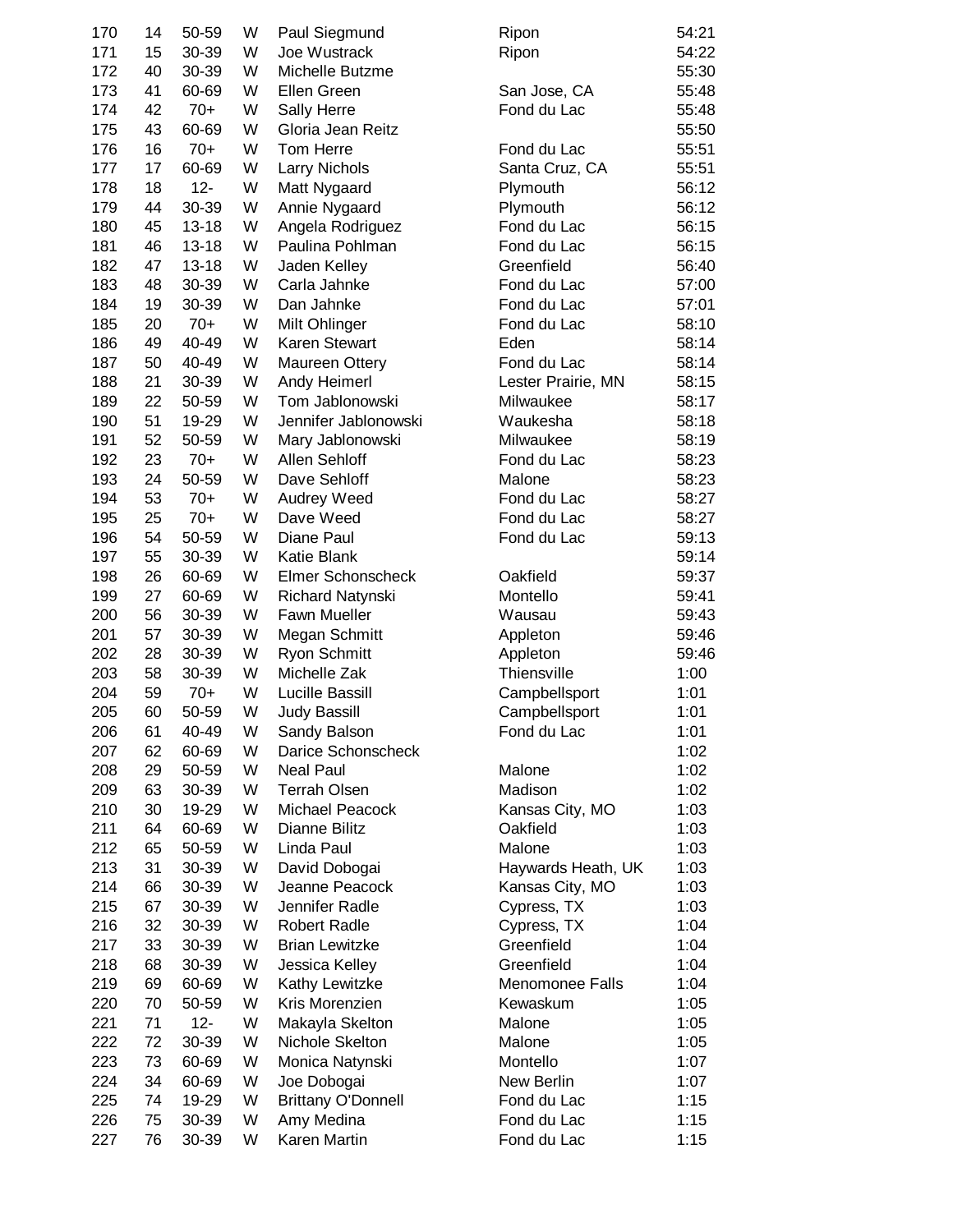$OP =$  overall place  $GP =$  gender place  $AG =$  age group  $AP =$  age group place **5K Run Female OP GP AG AP Name City Time** 7 1 12- OVR1 Anika Nettekoven Appleton 22:51 8 2 40-49 OVR2 Laura Nettekoven Appleton 22:52 9 3 30-39 OVR3 Tammi Kohlman Fond du Lac 22:57 4 13-18 1 Bethany Westphal Fond du Lac 24:26 19 5 12- 1 Sarah Niehueser Fond du Lac 25:37 6 40-49 1 Kathi Seidl-Deschand Fond du Lac 25:41 7 13-18 2 Caroline Flood Oakfield 25:56 8 13-18 3 Erin Diederichs Malone 26:26 9 30-39 1 Becky Retzlaff Columbus 26:50 10 40-49 2 Barbie Gosewehr Belgium 27:36 11 30-39 2 Dawn Billington Horicon 27:38 12 19-29 1 Molly Sippel Fond du Lac 27:39 13 19-29 2 Cassandra Stahl West Bend 27:58 14 19-29 3 Brittany Diederichs Malone 28:07 15 30-39 3 Jennifer Holz Waupun 28:08 16 40-49 3 Annalisa Van Sistine Oshkosh 28:15 17 50-59 1 Brenda Panko St. Cloud 28:16 18 30-39 4 Lisa Miller Wauwatosa 28:23 19 19-29 4 Erin Wustrack Ripon 28:28 20 19-29 5 Emily Schulz De Pere 28:31 21 30-39 5 Kate Mann Oshkosh 28:32 22 30-39 6 Meggin McNamara Fond du Lac 28:45 23 12- 2 Sara Schmitz Fox Lake 30:04 24 19-29 6 Jenny Noster Plymouth 30:07 25 13-18 4 Jenna Schmitz Fox Lake 30:08 26 40-49 4 Ruth Schwandt Markesan 30:18 27 19-29 7 Lindsey Luckow Milwaukee 30:31 28 12- 3 Maddie Loehr Fond du Lac 30:57 29 30-39 7 Beth Johnson Eldorado 31:20 30 30-39 8 Amanda Newbauer Fond du Lac 31:20 31 13-18 5 Tianna Jackson Fond du Lac 31:22 32 40-49 5 Faith Scheer Milwaukee 31:30 33 30-39 9 Hilari Renzelman Plymouth 31:37 78 34 30-39 10 Jenny Loehr Fond du Lac 31:41 35 19-29 8 Sara Immel Fond du Lac 31:50 80 36 30-39 11 Jitka Dobogai Haywards Heath, UK 31:57 81 37 30-39 12 Petra Dadova **Mt. Juliet, TN** 31:57 38 30-39 13 Angela Hall Campbellsport 32:20 39 19-29 9 Katie Michaels Fond du Lac 32:21 40 19-29 10 Miranda Voss Campbellsport 33:15 41 19-29 11 Laura Alva Garcia Greenfield 33:19 42 19-29 12 Liz Miller Plymouth 33:20 43 30-39 14 Heather Adamson Sheboygan Falls 33:32 44 60-69 1 Joyce Tuchel Neenah 33:33 45 30-39 15 Kari Pieper Fond du Lac 33:45 46 13-18 6 Kailee Simon Fond du Lac 34:42 47 30-39 16 Dawn Simon Fond du Lac 34:42 48 19-29 13 Allie Hauptli Fond du Lac 34:57 101 49 30-39 17 Lacey Oldenberg Brookfield 35:25 50 50-59 2 Janice Rogers Oshkosh 35:50 51 50-59 3 Dawn Mumper 35:50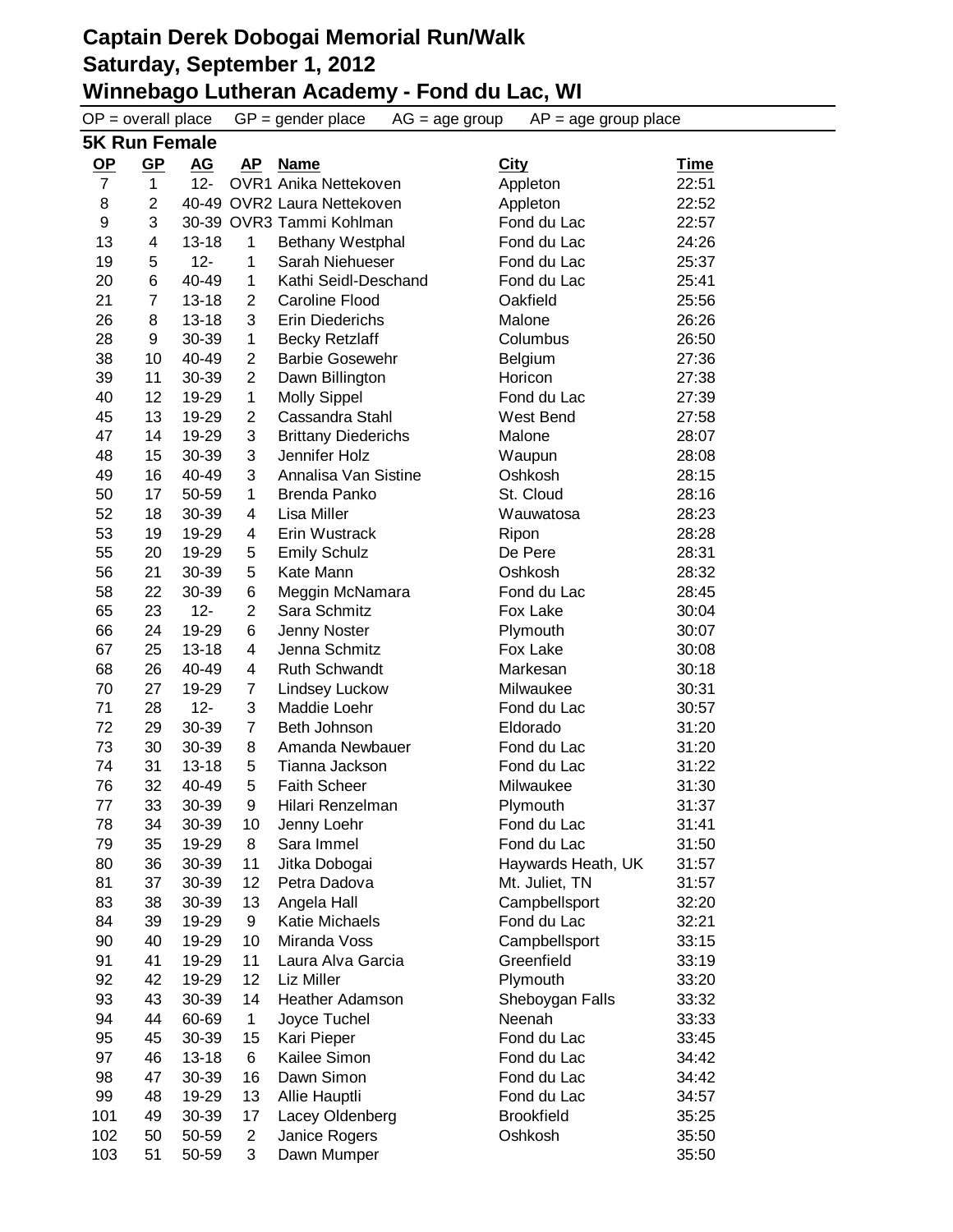| 104 | 52 | 50-59 | 4  | Linda Dolgner         | Green Bay          | 35:53 |
|-----|----|-------|----|-----------------------|--------------------|-------|
| 105 | 53 | 60-69 | 2  | <b>Bonnie Krupp</b>   | Fond du Lac        | 35:55 |
| 106 | 54 | 30-39 | 18 | <b>Stacey Olig</b>    | <b>Brownsville</b> | 35:58 |
| 108 | 55 | 30-39 | 19 | Angela Becker-Bradley | Fond du Lac        | 36:54 |
| 109 | 56 | 30-39 | 20 | Jennifer Nadler       | Chilton            | 36:55 |
| 110 | 57 | 30-39 | 21 | <b>Jess Faust</b>     | Jackson            | 38:57 |
| 111 | 58 | 50-59 | 5  | Kathleen Faust        | Fond du Lac        | 39:01 |
| 112 | 59 | 40-49 | 6  | Kelly Mundell         | Oshkosh            | 39:19 |
| 113 | 60 | 50-59 | 6  | <b>Cindy Carter</b>   | Appleton           | 39:31 |
| 115 | 61 | 40-49 | 7  | Kathy Lefeber         | Mt. Calvary        | 40:38 |
| 126 | 62 | 19-29 | 14 | <b>Kelly Kutz</b>     | Oshkosh            | 47:13 |
| 142 | 63 | 30-39 | 22 | Keri Pieper           | Fond du Lac        | 50:37 |
| 160 | 64 | 19-29 | 15 | Danielle Diedrich     | <b>Hilbert</b>     | 53:21 |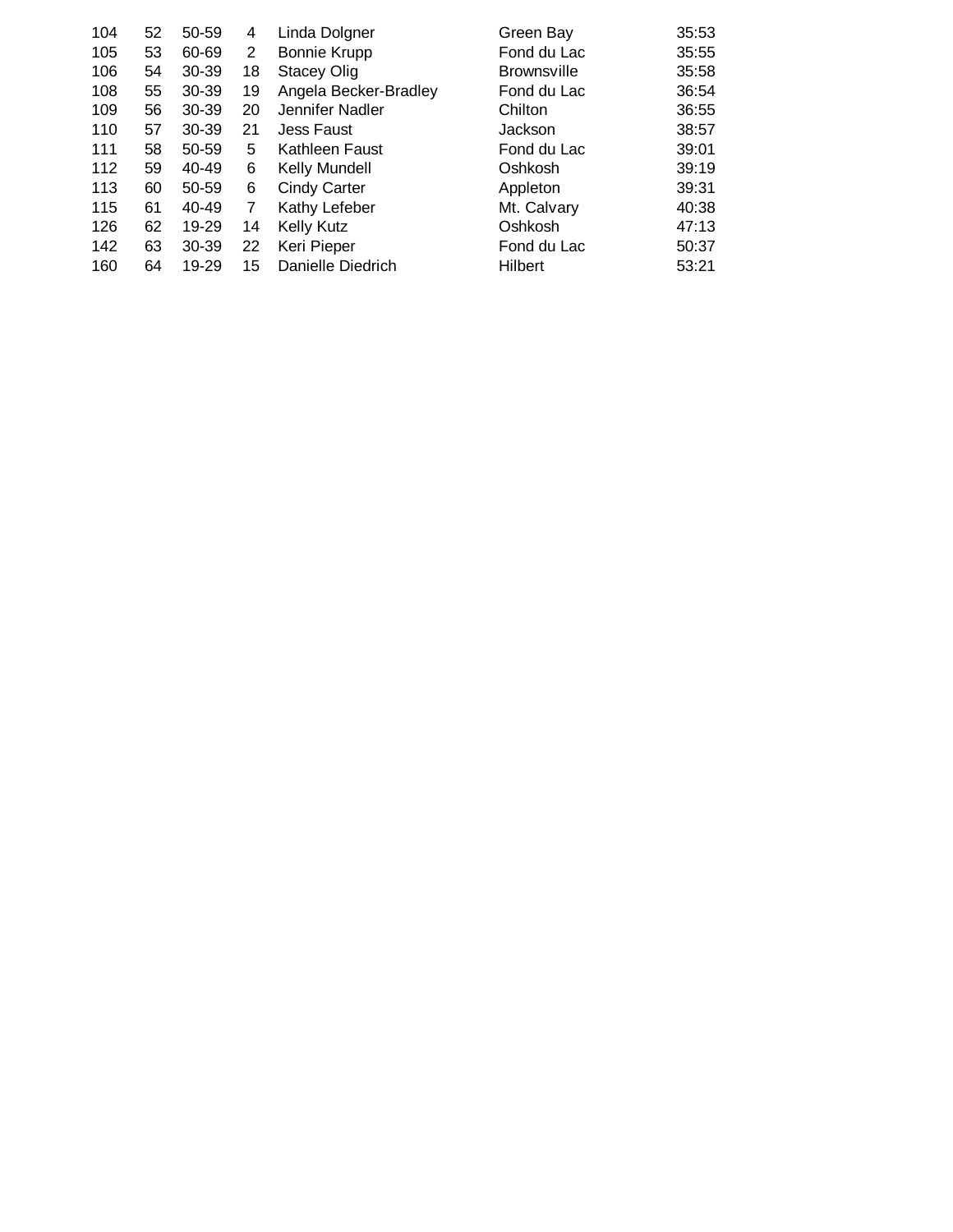|                         | $OP = overall place$ |           |                | $GP = gender place$<br>$AG = age$ group | $AP = age$ group place |             |  |  |  |  |
|-------------------------|----------------------|-----------|----------------|-----------------------------------------|------------------------|-------------|--|--|--|--|
|                         | <b>5K Run Male</b>   |           |                |                                         |                        |             |  |  |  |  |
| $OP$                    | $GP$                 | AG        | <u>AP</u>      | <b>Name</b>                             | <b>City</b>            | <b>Time</b> |  |  |  |  |
| 1                       | 1                    |           |                | 40-49 OVR1 Gary Nettekoven              | Appleton               | 17:57       |  |  |  |  |
| $\overline{\mathbf{c}}$ | $\overline{2}$       |           |                | 30-39 OVR2 Adam Mueller                 | Wausau                 | 20:17       |  |  |  |  |
| 3                       | 3                    |           |                | 19-29 OVR3 Cody Ruplinger               | Mt. Calvary            | 20:33       |  |  |  |  |
| 4                       | 4                    | 50-59     | $\mathbf 1$    | Carey Woodward                          | Fond du Lac            | 20:54       |  |  |  |  |
| 5                       | 5                    | $13 - 18$ | 1              | Jacob Borgwardt                         | Fond du Lac            | 22:11       |  |  |  |  |
| 6                       | 6                    | 19-29     | 1              | Jared Schroeder                         | Fond du Lac            | 22:17       |  |  |  |  |
| 10                      | $\overline{7}$       | 19-29     | 2              | Eric Schraufnagel                       | Fond du Lac            | 23:29       |  |  |  |  |
| 11                      | 8                    | 30-39     | $\mathbf{1}$   | <b>Corey Pieper</b>                     | Fond du Lac            | 23:55       |  |  |  |  |
| 12                      | 9                    | 19-29     | 3              | Paul Nadler                             | Chilton                | 23:57       |  |  |  |  |
| 14                      | 10                   | 40-49     | 1              | <b>Clark Williams</b>                   | Van Dyne               | 24:37       |  |  |  |  |
| 15                      | 11                   | 30-39     | 2              | <b>Mitch Gueller</b>                    |                        | 24:42       |  |  |  |  |
| 16                      | 12                   | 19-29     | 4              | <b>Tyler Schmidt</b>                    | Fond du Lac            | 25:06       |  |  |  |  |
| 17                      | 13                   | 60-69     | 1              | Carlos Muñoz                            | Fond du Lac            | 25:13       |  |  |  |  |
| 18                      | 14                   | 13-18     | 2              | <b>Tanner Haase</b>                     | Fond du Lac            | 25:29       |  |  |  |  |
| 22                      | 15                   | 13-18     | 3              | Mark Flood                              | Oakfield               | 25:58       |  |  |  |  |
| 23                      | 16                   | 60-69     | $\overline{c}$ | Randall Westphal                        | Fond du Lac            | 25:59       |  |  |  |  |
| 24                      | 17                   | 30-39     | 3              | Andy Nygaard                            | Plymouth               | 26:12       |  |  |  |  |
| 25                      | 18                   | 40-49     | $\overline{c}$ | Randy Schoonover                        | Fond du Lac            | 26:26       |  |  |  |  |
| 27                      | 19                   | 30-39     | 4              | <b>Philip Miller</b>                    | Wauwatosa              | 26:32       |  |  |  |  |
| 29                      | 20                   | $12 -$    | 1              | Erik Nygaard                            | Plymouth               | 26:51       |  |  |  |  |
| 30                      | 21                   | 19-29     | 5              | Nic Noster                              | Plymouth               | 26:52       |  |  |  |  |
| 31                      | 22                   | 30-39     | 5              | Matt Kohlman                            | Fond du Lac            | 26:56       |  |  |  |  |
| 32                      | 23                   | 19-29     | 6              | Christopher Jablonowski                 | Waukesha               | 27:02       |  |  |  |  |
| 33                      | 24                   | 30-39     | 6              | Jon Butzme                              |                        | 27:02       |  |  |  |  |
| 34                      | 25                   | 30-39     | 7              | <b>Travis Baus</b>                      | Oshkosh                | 27:04       |  |  |  |  |
| 35                      | 26                   | 30-39     | 8              | John Dobogai III                        | Cudahy                 | 27:13       |  |  |  |  |
| 36                      | 27                   | 40-49     | 3              | Greg Hahn                               | Fond du Lac            | 27:17       |  |  |  |  |
| 37                      | 28                   | 40-49     | 4              | Brian Zahrobsky                         | Fond du Lac            | 27:18       |  |  |  |  |
| 41                      | 29                   | 19-29     | $\overline{7}$ | Craig Hatch                             | Campbellsport          | 27:39       |  |  |  |  |
| 42                      | 30                   | 40-49     | 5              | <b>Ed Schlottke</b>                     | Fond du Lac            | 27:45       |  |  |  |  |
| 43                      | 31                   | 40-49     | 6              | <b>Todd Kaley</b>                       | Oshkosh                | 27:47       |  |  |  |  |
| 44                      | 32                   | $12 -$    | $\overline{2}$ | <b>Christian Schwandt</b>               | Markesan               | 27:54       |  |  |  |  |
| 46                      | 33                   | $13 - 18$ | 4              | <b>Fritzl Schmid</b>                    | Green Bay              | 28:05       |  |  |  |  |
| 51                      | 34                   | $70+$     | 1              | John Gores                              | Fond du Lac            | 28:20       |  |  |  |  |
| 54                      | 35                   | 40-49     | $\overline{7}$ | Kevin Mundell                           | Oshkosh                | 28:30       |  |  |  |  |
| 57                      | 36                   | 40-49     | 8              | Gordon Ledioyt                          | Oshkosh                | 28:32       |  |  |  |  |
| 59                      | 37                   | 40-49     | 9              | John Boggs                              | Fond du Lac            | 28:48       |  |  |  |  |
| 60                      | 38                   | 30-39     | 9              | Paul Trochinski                         | Ripon                  | 28:52       |  |  |  |  |
| 61                      | 39                   | 40-49     | 10             | Alan Schmitz                            | Fox Lake               | 29:22       |  |  |  |  |
| 62                      | 40                   | 30-39     | 10             | <b>Corey Hintz</b>                      | Fond du Lac            | 29:27       |  |  |  |  |
| 63                      | 41                   | 60-69     | 3              | <b>Michael Miller</b>                   | Milwaukee              | 29:38       |  |  |  |  |
| 64                      | 42                   | 40-49     | 11             | David Schwandt                          | Markesan               | 29:57       |  |  |  |  |
| 69                      | 43                   | 50-59     | $\overline{2}$ | Ron Schmitz                             | Fond du Lac            | 30:24       |  |  |  |  |
| 75                      | 44                   | 30-39     | 11             | Joel Zak                                | Thiensville            | 31:22       |  |  |  |  |
| 82                      | 45                   | $12 -$    | 3              | Steven Schlosser, Jr.                   | Fond du Lac            | 32:17       |  |  |  |  |
| 85                      | 46                   | 50-59     | 3              | <b>Barry Zuelke</b>                     | Oakfield               | 32:24       |  |  |  |  |
| 86                      | 47                   | 19-29     | 8              | Mike Hauptli                            | Fond du Lac            | 32:55       |  |  |  |  |
| 87                      | 48                   | 50-59     | 4              | Paul Kasten                             | Fond du Lac            | 32:56       |  |  |  |  |
| 88                      | 49                   | 19-29     | 9              | <b>Greg Schmitz</b>                     | Fond du Lac            | 32:56       |  |  |  |  |
| 89                      | 50                   | 60-69     | 4              | Tim Sallach                             | Oakfield               | 32:59       |  |  |  |  |
| 96                      | 51                   | 19-29     | 10             | Justin Lyons                            | Fond du Lac            | 34:29       |  |  |  |  |
| 100                     | 52                   | 50-59     | 5              | Dave Panko                              | St. Cloud              | 35:24       |  |  |  |  |
| 114                     | 53                   | $12 -$    | 4              | Eli Lefeber                             | Mt. Calvary            | 40:38       |  |  |  |  |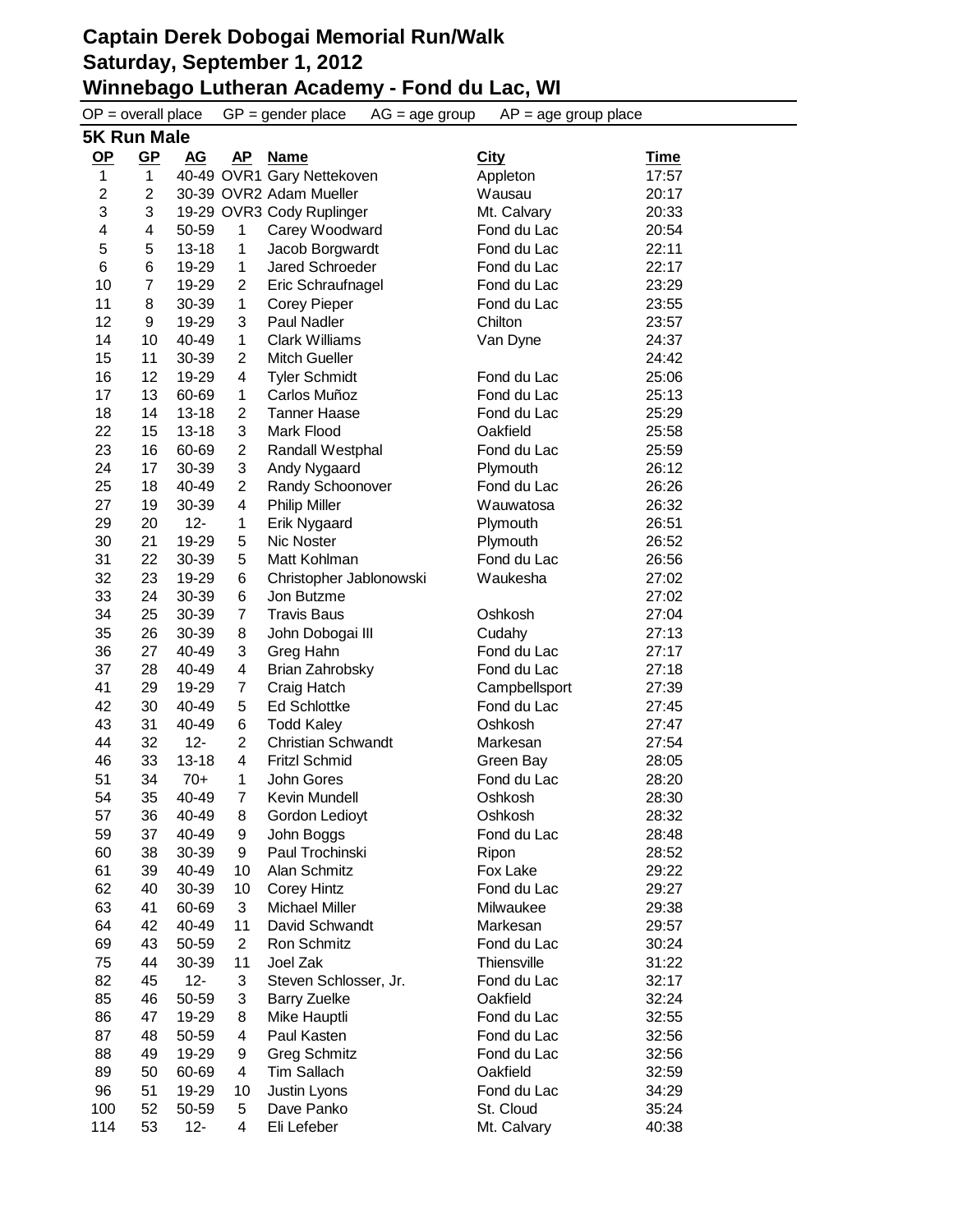|           | $OP = overall place$    |           |           | $GP = gender place$     | $AG = age$ group | $AP = age$ group place |             |
|-----------|-------------------------|-----------|-----------|-------------------------|------------------|------------------------|-------------|
|           | <b>5K Walk Female</b>   |           |           |                         |                  |                        |             |
| <u>OP</u> | $GP$                    | <b>AG</b> | <u>AP</u> | <b>Name</b>             | <b>City</b>      |                        | <u>Time</u> |
| 116       | $\mathbf{1}$            | 40-49     | W         | Pam Hall                |                  | Fond du Lac            | 41:26       |
| 117       | $\overline{2}$          | 50-59     | W         | Cindy Blank             |                  | Oshkosh                | 41:27       |
| 118       | 3                       | 40-49     | W         | Karen Patton            |                  | Fond du Lac            | 42:39       |
| 121       | $\overline{\mathbf{4}}$ | 50-59     | W         | Becky Wilsmann          |                  | Fond du Lac            | 44:39       |
| 122       | 5                       | 19-29     | W         | Nicci Hess              |                  | Fond du Lac            | 45:50       |
| 123       | 6                       | 30-39     | W         | Kenea Oly               |                  | Fond du Lac            | 46:21       |
| 124       | $\overline{7}$          | 30-39     | W         | Rebecca Baus            |                  | Fond du Lac            | 46:35       |
| 125       | 8                       | 40-49     | W         | Katherine Carter        |                  | Pickett                | 46:58       |
| 127       | 9                       | 30-39     | W         | Erin Baus               |                  | Oshkosh                | 47:54       |
| 128       | 10                      | 50-59     | W         | Jean Baus               |                  | Mt. Calvary            | 47:54       |
| 130       | 11                      | 40-49     | W         | Donna Schmitz           |                  | Fox Lake               | 49:20       |
| 133       | 12                      | 40-49     | W         | Laurie Schlosser        |                  | Fond du Lac            | 49:55       |
| 134       | 13                      | 60-69     | W         | Kathy Oetjen            |                  | Fond du Lac            | 49:59       |
| 135       | 14                      | 19-29     | W         | Rachel Werner           |                  | Oshkosh                | 50:03       |
| 136       | 15                      | 50-59     | W         | Lois Werner             |                  | Oshkosh                | 50:04       |
| 137       | 16                      | 19-29     | W         | Elise Christiansen      |                  | Fond du Lac            | 50:07       |
| 138       | 17                      | 19-29     | W         | Stephanie Battleman     |                  | Fond du Lac            | 50:07       |
| 140       | 18                      | $12 -$    | W         | <b>Faith Retzlaff</b>   |                  | Columbus               | 50:10       |
| 141       | 19                      | $13 - 18$ | W         | Kimberly Richardson     |                  |                        | 50:10       |
| 143       | 20                      | 30-39     | W         | Kate Kaiser             |                  | Oshkosh                | 50:44       |
| 144       | 21                      | 50-59     | W         | <b>Gail Bates</b>       |                  | Oshkosh                | 50:49       |
| 145       | 22                      | 40-49     | W         | Amy Busse               |                  | Oshkosh                | 50:49       |
| 146       | 23                      | 50-59     | W         | Pam Niehueser           |                  | Fond du Lac            | 51:54       |
| 150       | 24                      | 19-29     | W         | Jennifer Sabel          |                  | St. Cloud              | 52:25       |
| 152       | 25                      | $13 - 18$ | W         | Rebekkah Richardson     |                  |                        | 52:36       |
| 154       | 26                      | 30-39     | W         | Stephanie Ehlke         |                  | Fond du Lac            | 52:59       |
| 155       | 27                      | $12 -$    | W         | Jenna Boggs             |                  | Fond du Lac            | 53:00       |
| 156       | 28                      | 30-39     | W         | <b>Melisa Tuttle</b>    |                  | Eden                   | 53:02       |
| 157       | 29                      | $13 - 18$ | W         | <b>Britany Smith</b>    |                  | Eden                   | 53:02       |
| 158       | 30                      | 30-39     | W         | Gena Miller             |                  | Fond du Lac            | 53:19       |
| 161       | 31                      | 19-29     | W         | Amy Bayer               |                  | Fond du Lac            | 53:21       |
| 162       | 32                      | 60-69     | W         | <b>Ruth Schultz</b>     |                  | Fond du Lac            | 53:22       |
| 163       | 33                      | 30-39     | W         | Cindy Hahn              |                  | Fond du Lac            | 53:23       |
| 164       | 34                      | 19-29     | W         | Kathrine McCord         |                  | Appleton               | 53:38       |
| 165       | 35                      | 40-49     | W         | Heidi Borgwardt         |                  | Fond du Lac            | 53:52       |
| 166       | 36                      | 40-49     | W         | <b>Cindy Thiesfeldt</b> |                  | Fond du Lac            | 53:53       |
| 167       | 37                      | 50-59     | W         | <b>Bonnie Weiner</b>    |                  | North Fond du Lac      | 53:59       |
| 168       | 38                      | 19-29     | W         | Laura Mathwig           |                  | North Fond du Lac      | 54:00       |
| 169       | 39                      | 50-59     | W         | Julie Siegmund          |                  | Ripon                  | 54:21       |
| 172       | 40                      | 30-39     | W         | Michelle Butzme         |                  |                        | 55:30       |
| 173       | 41                      | 60-69     | W         | Ellen Green             |                  | San Jose, CA           | 55:48       |
| 174       | 42                      | $70+$     | W         | Sally Herre             |                  | Fond du Lac            | 55:48       |
| 175       | 43                      | 60-69     | W         | Gloria Jean Reitz       |                  |                        | 55:50       |
| 179       | 44                      | 30-39     | W         | Annie Nygaard           |                  | Plymouth               | 56:12       |
| 180       | 45                      | $13 - 18$ | W         | Angela Rodriguez        |                  | Fond du Lac            | 56:15       |
| 181       | 46                      | $13 - 18$ | W         | Paulina Pohlman         |                  | Fond du Lac            | 56:15       |
| 182       | 47                      | $13 - 18$ | W         | Jaden Kelley            |                  | Greenfield             | 56:40       |
| 183       | 48                      | 30-39     | W         | Carla Jahnke            |                  | Fond du Lac            | 57:00       |
| 186       | 49                      | 40-49     | W         | Karen Stewart           |                  | Eden                   | 58:14       |
| 187       | 50                      | 40-49     | W         | Maureen Ottery          |                  | Fond du Lac            | 58:14       |
| 190       | 51                      | 19-29     | W         | Jennifer Jablonowski    |                  | Waukesha               | 58:18       |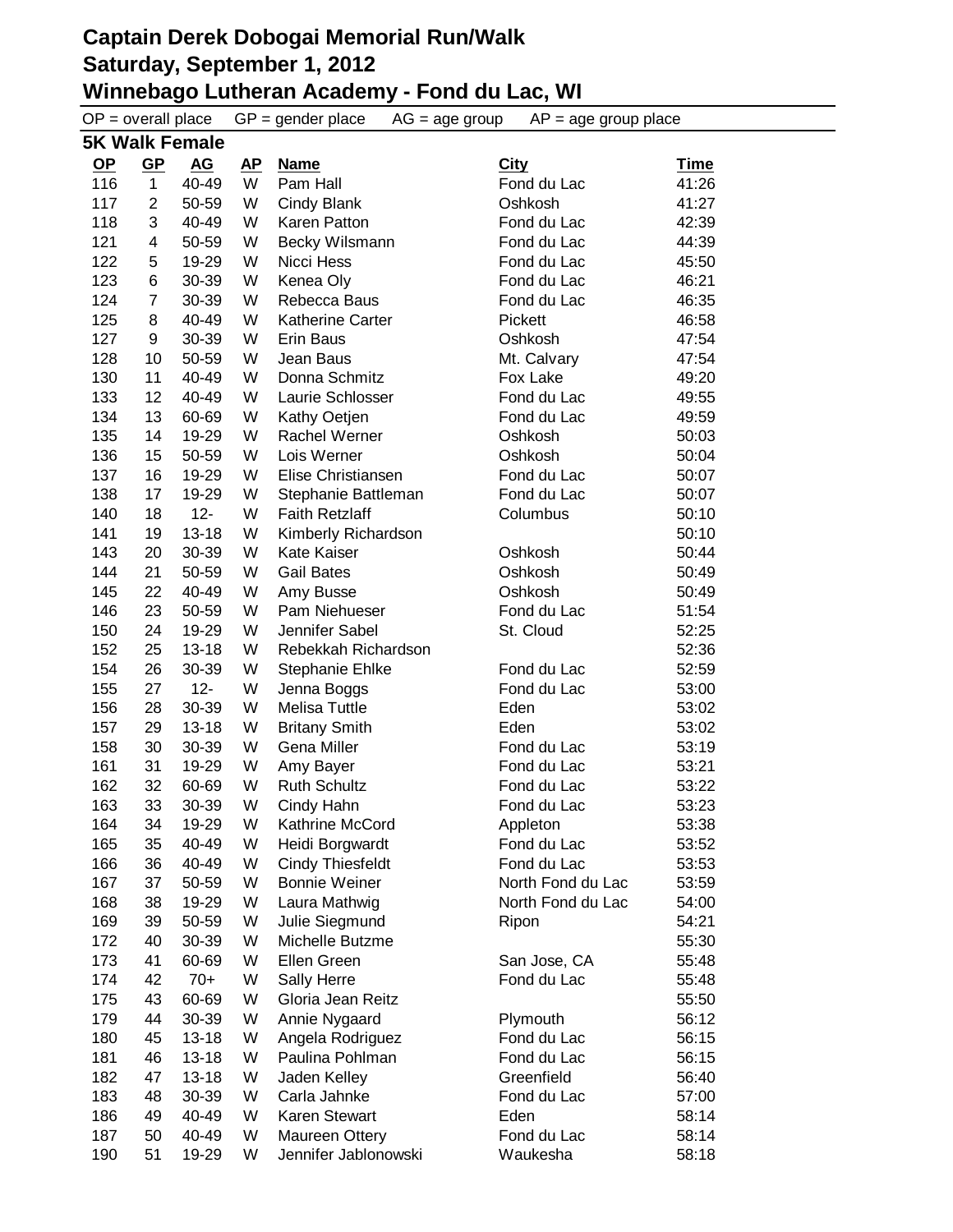| 191 | 52 | 50-59  | W | Mary Jablonowski          | Milwaukee       | 58:19 |
|-----|----|--------|---|---------------------------|-----------------|-------|
| 194 | 53 | $70+$  | W | Audrey Weed               | Fond du Lac     | 58:27 |
| 196 | 54 | 50-59  | W | Diane Paul                | Fond du Lac     | 59:13 |
| 197 | 55 | 30-39  | W | Katie Blank               |                 | 59:14 |
| 200 | 56 | 30-39  | W | Fawn Mueller              | Wausau          | 59:43 |
| 201 | 57 | 30-39  | W | Megan Schmitt             | Appleton        | 59:46 |
| 203 | 58 | 30-39  | W | Michelle Zak              | Thiensville     | 1:00  |
| 204 | 59 | $70+$  | W | Lucille Bassill           | Campbellsport   | 1:01  |
| 205 | 60 | 50-59  | W | <b>Judy Bassill</b>       | Campbellsport   | 1:01  |
| 206 | 61 | 40-49  | W | Sandy Balson              | Fond du Lac     | 1:01  |
| 207 | 62 | 60-69  | W | Darice Schonscheck        |                 | 1:02  |
| 209 | 63 | 30-39  | W | <b>Terrah Olsen</b>       | Madison         | 1:02  |
| 211 | 64 | 60-69  | W | Dianne Bilitz             | Oakfield        | 1:03  |
| 212 | 65 | 50-59  | W | Linda Paul                | Malone          | 1:03  |
| 214 | 66 | 30-39  | W | Jeanne Peacock            | Kansas City, MO | 1:03  |
| 215 | 67 | 30-39  | W | Jennifer Radle            | Cypress, TX     | 1:03  |
| 218 | 68 | 30-39  | W | Jessica Kelley            | Greenfield      | 1:04  |
| 219 | 69 | 60-69  | W | Kathy Lewitzke            | Menomonee Falls | 1:04  |
| 220 | 70 | 50-59  | W | Kris Morenzien            | Kewaskum        | 1:05  |
| 221 | 71 | $12 -$ | W | Makayla Skelton           | Malone          | 1:05  |
| 222 | 72 | 30-39  | W | Nichole Skelton           | Malone          | 1:05  |
| 223 | 73 | 60-69  | W | Monica Natynski           | Montello        | 1:07  |
| 225 | 74 | 19-29  | W | <b>Brittany O'Donnell</b> | Fond du Lac     | 1:15  |
| 226 | 75 | 30-39  | W | Amy Medina                | Fond du Lac     | 1:15  |
| 227 | 76 | 30-39  | W | Karen Martin              | Fond du Lac     | 1:15  |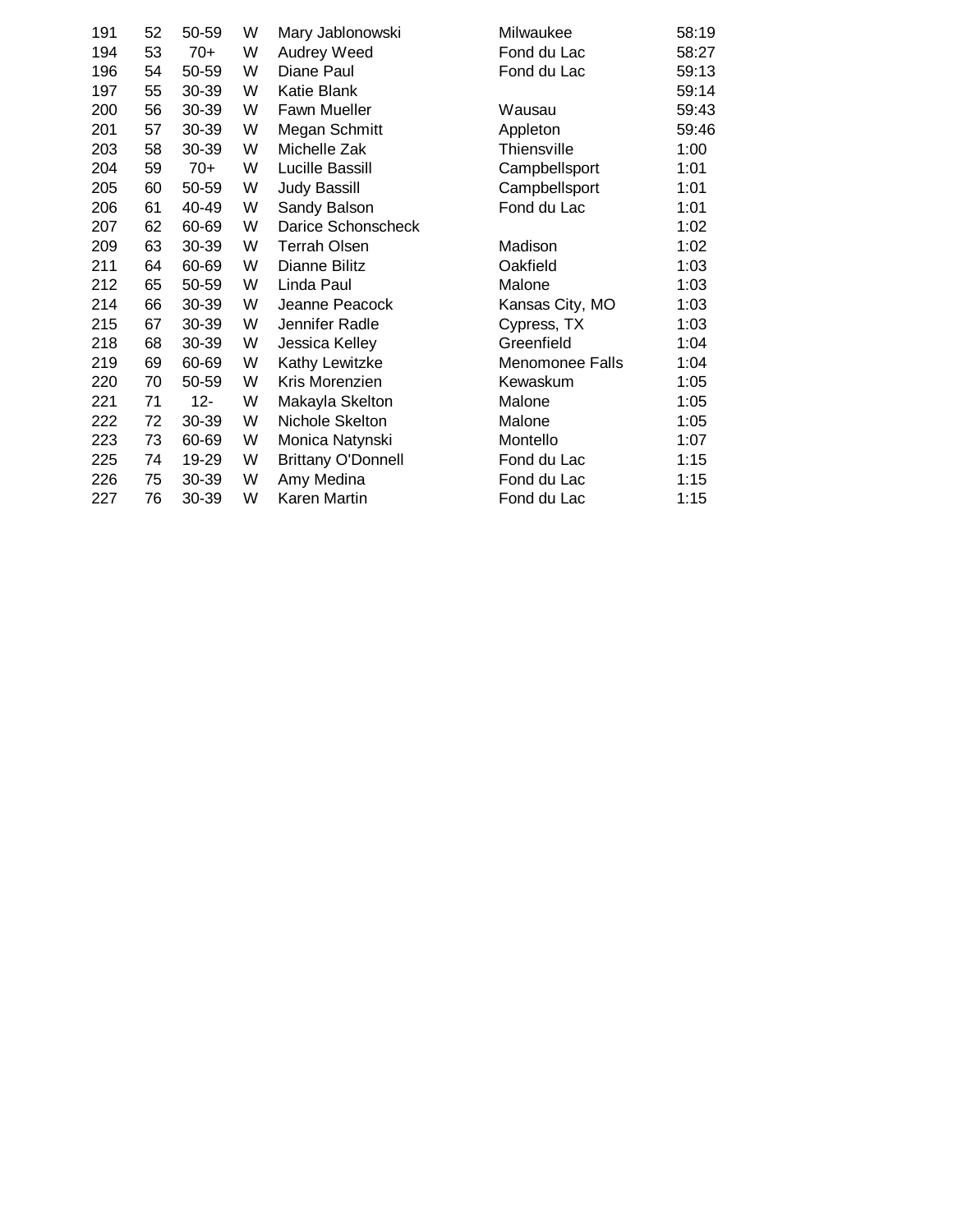$OP =$  overall place  $GP =$  gender place  $AG =$  age group  $AP =$  age group place **5K Walk Male**

|           | ิวท พain พai <del>c</del> |           |           |                          |                    |       |  |  |  |
|-----------|---------------------------|-----------|-----------|--------------------------|--------------------|-------|--|--|--|
| <u>OP</u> | <u>GP</u>                 | <u>AG</u> | <b>AP</b> | <b>Name</b>              | <b>City</b>        | Time  |  |  |  |
| 107       | $\mathbf{1}$              | 60-69     | W         | Keith Peterson           | Columbus           | 36:21 |  |  |  |
| 119       | $\overline{2}$            | 50-59     | W         | <b>Rick Patton</b>       | Fond du Lac        | 42:39 |  |  |  |
| 120       | 3                         | 50-59     | W         | Jim Wilsmann             | Fond du Lac        | 44:39 |  |  |  |
| 129       | 4                         | 60-69     | W         | <b>Thomas Guenther</b>   | Fond du Lac        | 48:49 |  |  |  |
| 131       | 5                         | 40-49     | W         | Steven Schlosser, Sr.    | Fond du Lac        | 49:25 |  |  |  |
| 132       | 6                         | $12 -$    | W         | <b>Ryan Schlosser</b>    | Fond du Lac        | 49:26 |  |  |  |
| 139       | $\overline{7}$            | $13 - 18$ | W         | <b>Kevin Beck</b>        | Fond du Lac        | 50:07 |  |  |  |
| 147       | 8                         | 40-49     | W         | <b>Richard Niehueser</b> | Fond du Lac        | 51:54 |  |  |  |
| 148       | 9                         | 50-59     | W         | Joe Capelle              | Fond du Lac        | 51:57 |  |  |  |
| 149       | 10                        | 19-29     | W         | Michael Sabel            | St. Cloud          | 52:23 |  |  |  |
| 151       | 11                        | 50-59     | W         | Dr. Kent Botsford        | Fond du Lac        | 52:27 |  |  |  |
| 153       | 12                        | $13 - 18$ | W         | Nic Sharp                |                    | 52:36 |  |  |  |
| 159       | 13                        | 30-39     | W         | <b>Daniel Rueter</b>     | Pewaukee           | 53:20 |  |  |  |
| 170       | 14                        | 50-59     | W         | Paul Siegmund            | Ripon              | 54:21 |  |  |  |
| 171       | 15                        | 30-39     | W         | Joe Wustrack             | Ripon              | 54:22 |  |  |  |
| 176       | 16                        | $70+$     | W         | Tom Herre                | Fond du Lac        | 55:51 |  |  |  |
| 177       | 17                        | 60-69     | W         | <b>Larry Nichols</b>     | Santa Cruz, CA     | 55:51 |  |  |  |
| 178       | 18                        | $12 -$    | W         | Matt Nygaard             | Plymouth           | 56:12 |  |  |  |
| 184       | 19                        | 30-39     | W         | Dan Jahnke               | Fond du Lac        | 57:01 |  |  |  |
| 185       | 20                        | $70+$     | W         | Milt Ohlinger            | Fond du Lac        | 58:10 |  |  |  |
| 188       | 21                        | 30-39     | W         | Andy Heimerl             | Lester Prairie, MN | 58:15 |  |  |  |
| 189       | 22                        | 50-59     | W         | Tom Jablonowski          | Milwaukee          | 58:17 |  |  |  |
| 192       | 23                        | $70+$     | W         | Allen Sehloff            | Fond du Lac        | 58:23 |  |  |  |
| 193       | 24                        | 50-59     | W         | Dave Sehloff             | Malone             | 58:23 |  |  |  |
| 195       | 25                        | $70+$     | W         | Dave Weed                | Fond du Lac        | 58:27 |  |  |  |
| 198       | 26                        | 60-69     | W         | <b>Elmer Schonscheck</b> | Oakfield           | 59:37 |  |  |  |
| 199       | 27                        | 60-69     | W         | Richard Natynski         | Montello           | 59:41 |  |  |  |
| 202       | 28                        | 30-39     | W         | <b>Ryon Schmitt</b>      | Appleton           | 59:46 |  |  |  |
| 208       | 29                        | 50-59     | W         | <b>Neal Paul</b>         | Malone             | 1:02  |  |  |  |
| 210       | 30                        | 19-29     | W         | Michael Peacock          | Kansas City, MO    | 1:03  |  |  |  |
| 213       | 31                        | 30-39     | W         | David Dobogai            | Haywards Heath, UK | 1:03  |  |  |  |
| 216       | 32                        | 30-39     | W         | <b>Robert Radle</b>      | Cypress, TX        | 1:04  |  |  |  |
| 217       | 33                        | 30-39     | W         | <b>Brian Lewitzke</b>    | Greenfield         | 1:04  |  |  |  |
| 224       | 34                        | 60-69     | W         | Joe Dobogai              | New Berlin         | 1:07  |  |  |  |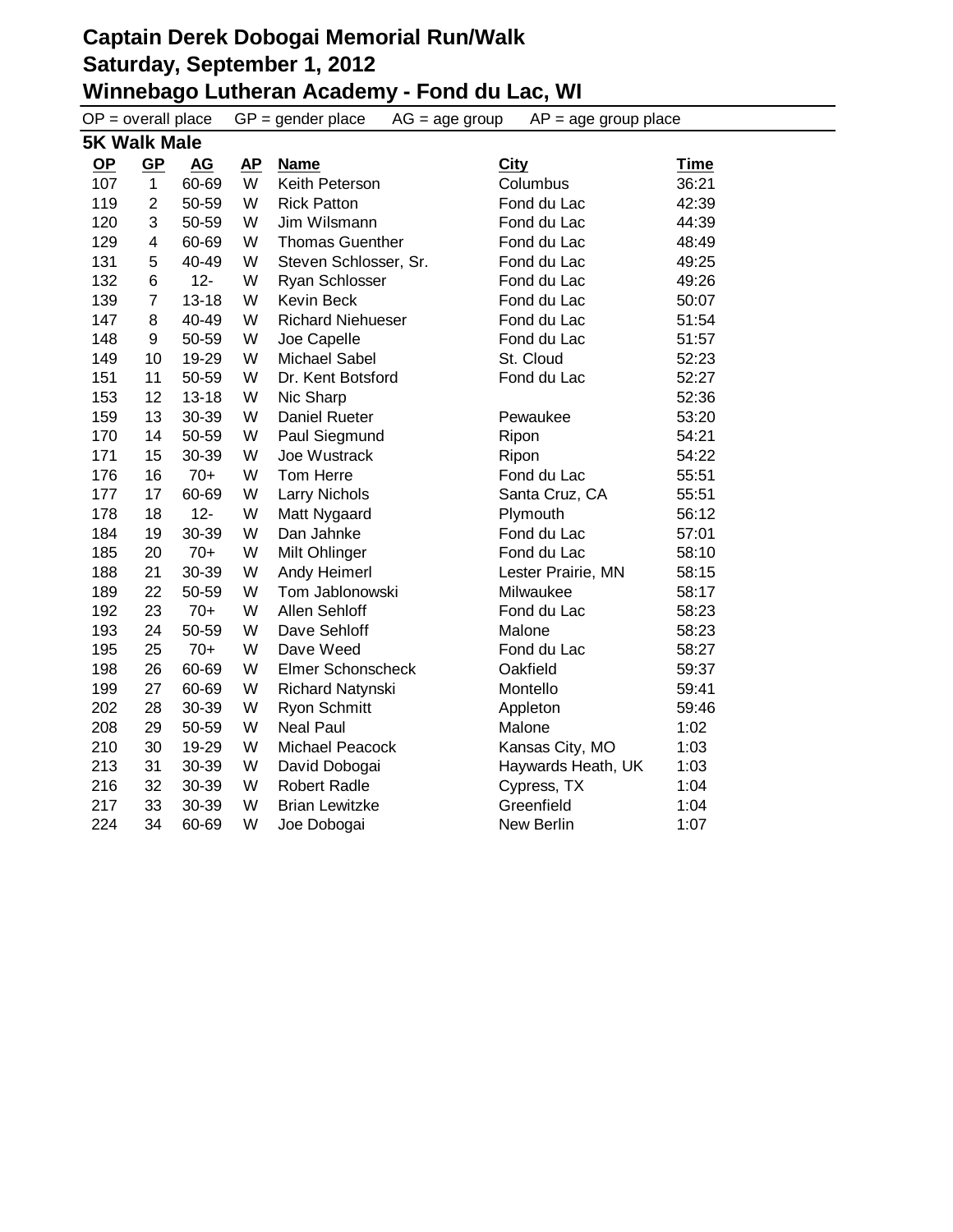$OP =$  overall place  $GP =$  gender place

| 1/2 Mile Kids Run Ages 7-12 Overall |                |                        |             |      |
|-------------------------------------|----------------|------------------------|-------------|------|
| <u>OP</u>                           | <u>GP</u>      | <b>Name</b>            | <b>City</b> | Time |
| 1                                   | $\mathbf{1}$   | Matthew Richardson     | Oshkosh     | 3:03 |
| 2                                   | 2              | <b>Zack Gietzel</b>    | Fond du Lac | 3:05 |
| 3                                   | 1              | Anika Nettekoven       | Appleton    | 3:10 |
| 4                                   | 3              | Jake Huey              | Fond du Lac | 3:20 |
| 5                                   | $\overline{2}$ | Anna Borgwardt         | Fond du Lac | 3:24 |
| 6                                   | 3              | Sophia Schneider       | Fond du Lac | 3:25 |
| 7                                   | 4              | Ella Borgwardt         | Fond du Lac | 3:29 |
| 8                                   | 4              | Ryan Boggs             | Fond du Lac | 3:29 |
| 9                                   | 5              | Morgan Blank           | Fond du Lac | 3:37 |
| 10                                  | 6              | Alayna Blank           | Fond du Lac | 3:39 |
| 11                                  | 5              | <b>Colton Blank</b>    | Fond du Lac | 3:47 |
| 12                                  | 7              | Christina Kelley       | Greenfield  | 3:51 |
| 13                                  | 6              | Zachary Hahn           | Fond du Lac | 4:00 |
| 14                                  | 8              | Olivia McDermott       | Fond du Lac | 4:09 |
| 15                                  | 9              | <b>Emily Hahn</b>      | Fond du Lac | 4:24 |
| 16                                  | 10             | Ella Butzine           |             | 5:07 |
| 17                                  | 7              | <b>Griffin LeDioyt</b> | Oshkosh     | 5:12 |
| 18                                  | 11             | Alexis McCord          | Appleton    | 5:42 |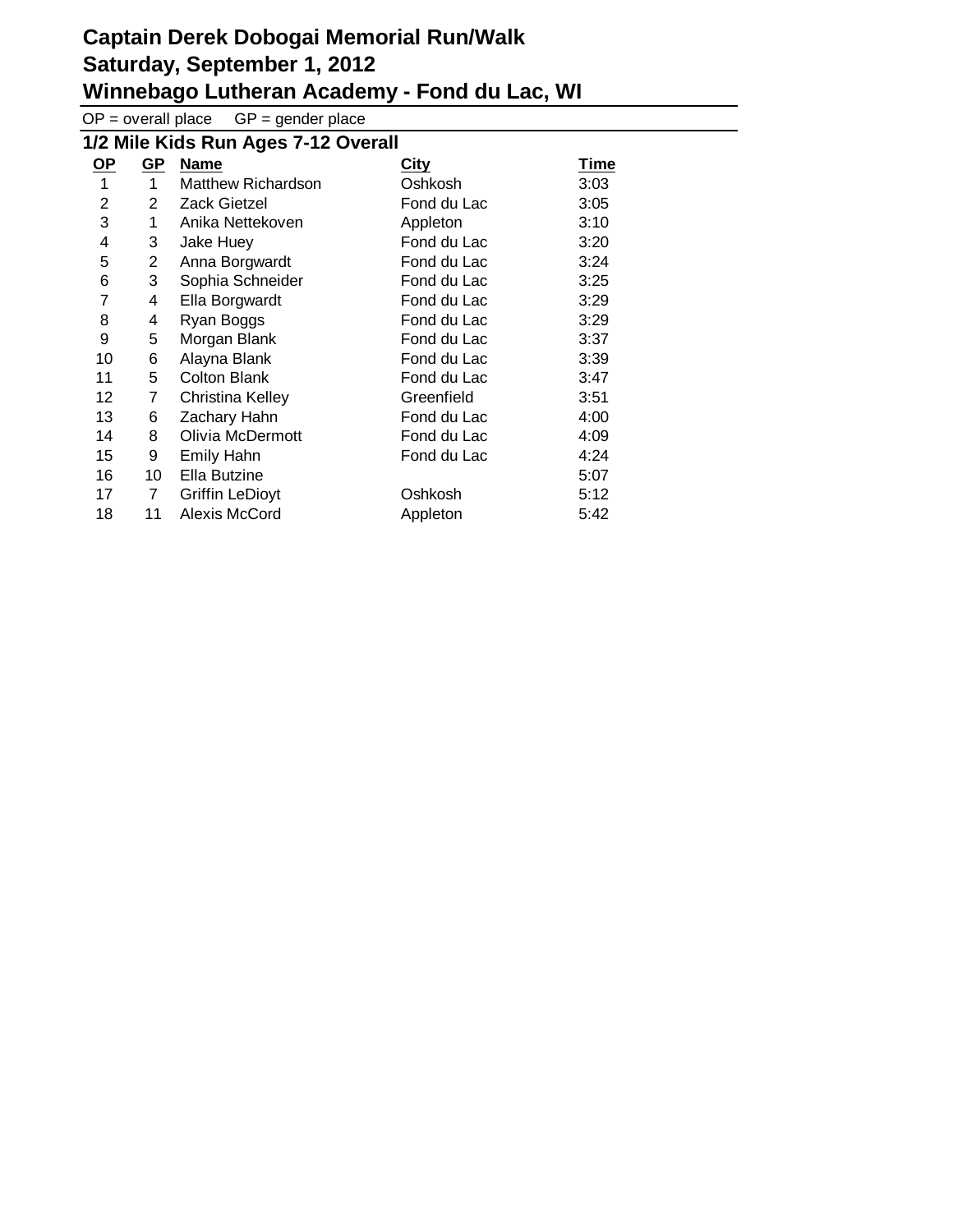$OP =$  overall place  $GP =$  gender place

| 1/2 Mile Kids Run Ages 7-12 Female |    |                   |             |             |
|------------------------------------|----|-------------------|-------------|-------------|
| <u>OP</u>                          | GP | <b>Name</b>       | <b>City</b> | <b>Time</b> |
| 3                                  | 1  | Anika Nettekoven  | Appleton    | 3:10        |
| 5                                  | 2  | Anna Borgwardt    | Fond du Lac | 3:24        |
| 6                                  | 3  | Sophia Schneider  | Fond du Lac | 3:25        |
| 7                                  | 4  | Ella Borgwardt    | Fond du Lac | 3:29        |
| 9                                  | 5  | Morgan Blank      | Fond du Lac | 3:37        |
| 10                                 | 6  | Alayna Blank      | Fond du Lac | 3:39        |
| 12                                 | 7  | Christina Kelley  | Greenfield  | 3:51        |
| 14                                 | 8  | Olivia McDermott  | Fond du Lac | 4:09        |
| 15                                 | 9  | <b>Emily Hahn</b> | Fond du Lac | 4:24        |
| 16                                 | 10 | Ella Butzine      |             | 5:07        |
| 18                                 | 11 | Alexis McCord     | Appleton    | 5:42        |

#### **Captain Derek Dobogai Memorial Run/Walk Saturday, September 1, 2012 Winnebago Lutheran Academy - Fond du Lac, WI**

#### $\overline{OP}$  = overall place  $GP$  = gender place **1/2 Mile Kids Run Ages 7-12 Male OP GP Name City Time** 1 1 Matthew Richardson **C**shkosh 3:03 2 2 Zack Gietzel **Fond du Lac** 3:05 4 3 Jake Huey Fond du Lac 3:20 8 4 Ryan Boggs **Fond du Lac** 3:29 11 5 Colton Blank Fond du Lac 3:47 13 6 Zachary Hahn **Fond du Lac** 4:00 17 7 Griffin LeDioyt China Coshkosh 5:12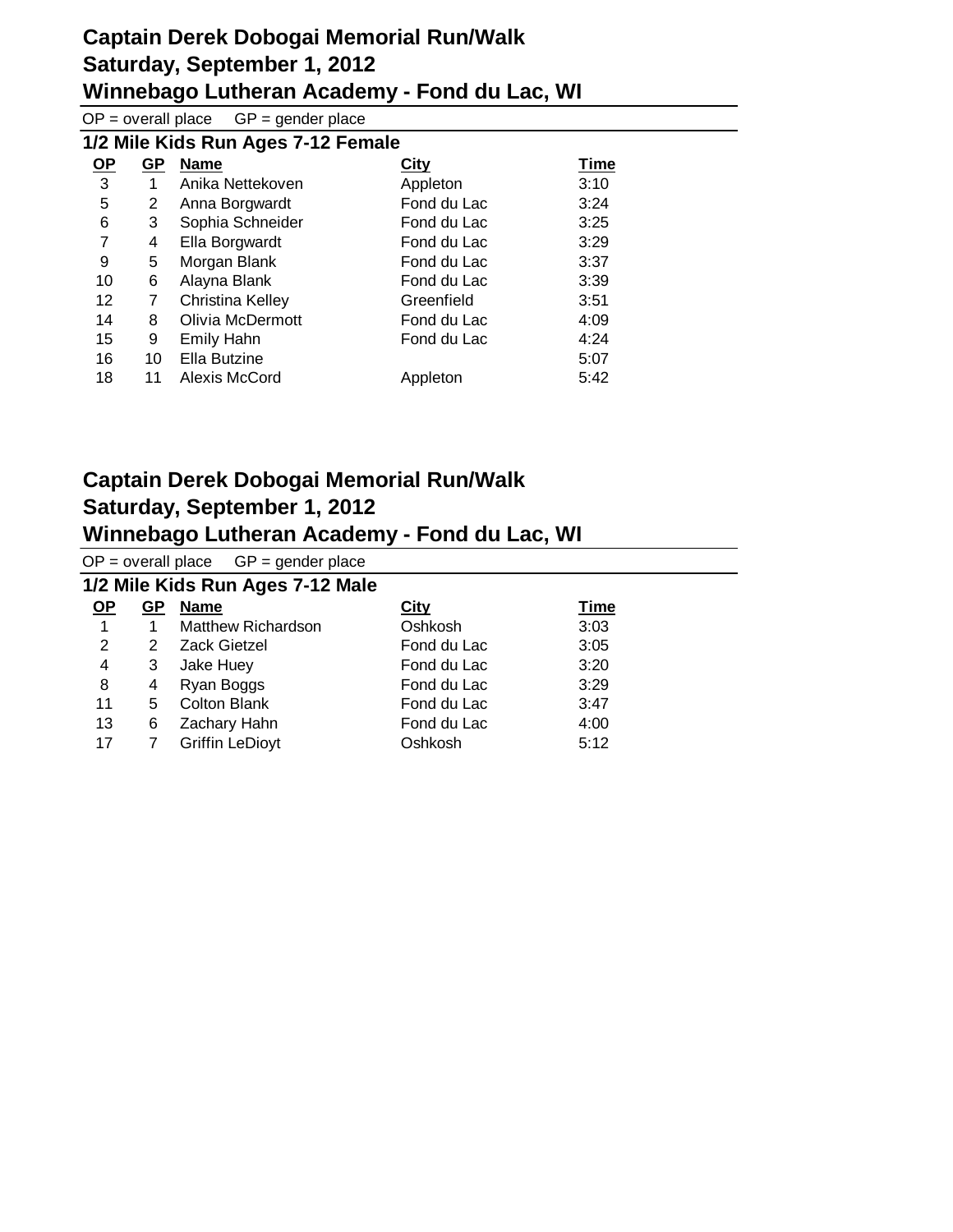$OP =$  overall place  $GP =$  gender place

| 1/4 Mile Kids Run 6 & Under Overall |                |                        |                   |             |               |
|-------------------------------------|----------------|------------------------|-------------------|-------------|---------------|
| <u>OP</u>                           | $GP$           | <b>Name</b>            | <b>City</b>       | <u>Time</u> |               |
| $\mathbf{1}$                        | $\mathbf{1}$   | Aiden Nettekoven       | Appleton          | 1:44        |               |
| $\overline{2}$                      | 1              | Olivia Baus            | Oshkosh           | 1:53        | Course Record |
| 3                                   | $\overline{2}$ | Mason Tomczyk          | <b>Burlington</b> | 1:55        |               |
| 4                                   | $\overline{2}$ | Kaitlyn Oldenberg      | <b>Brookfield</b> | 1:57        |               |
| 5                                   | 3              | <b>Grace Retzlaff</b>  | Columbus          | 1:59        |               |
| 6                                   | 4              | Abby Pieper            | Fond du Lac       | 2:07        |               |
| 7                                   | 3              | Mitchell Lorbach       | Fond du Lac       | 2:16        |               |
| 8                                   | 5              | Alix Jahnke            | Fond du Lac       | 2:18        |               |
| 9                                   | 4              | Niki Saito             | Mt. Juliet, TN    | 2:23        |               |
| 10                                  | 5              | Jake Neubauer          | Fond du Lac       | 2:27        |               |
| 11                                  | 6              | Eva Horn               | Fond du Lac       | 2:29        |               |
| 12                                  | 6              | Micah Boggs            | Fond du Lac       | 2:32        |               |
| 13                                  | $\overline{7}$ | Ashley Kessler         | New Holstein      | 2:32        |               |
| 14                                  | $\overline{7}$ | Athen Schneider        | Fond du Lac       | 2:44        |               |
| 15                                  | 8              | Josh Tomczyk           | Fond du Lac       | 2:46        |               |
| 16                                  | 9              | Jack Paolasini         | North Fond du Lac | 3:00        |               |
| 17                                  | 10             | <b>Blake Shelby</b>    | Fairview, IL      | 3:04        |               |
| 18                                  | 11             | Bryce Jahnke           | Fond du Lac       | 3:27        |               |
| 19                                  | 12             | <b>Bentley Kutz</b>    | Fond du Lac       | 3:37        |               |
| 20                                  | 8              | Payton Peacock         | Kansas City, MO   | 3:40        |               |
| 21                                  | 9              | <b>Grace Cobey</b>     | Dunfirmline, IL   | 3:44        |               |
| 22                                  | 13             | <b>Brady Oldenberg</b> | <b>Brookfield</b> | 4:01        |               |
| 23                                  | 10             | Charlotte Jablonowski  | Waukesha          | 4:40        |               |
| 24                                  | 11             | Molly Dudzinski        | Fond du Lac       | 4:41        |               |
| 25                                  | 14             | William Kohlman        | Oshkosh           | 4:54        |               |
|                                     |                |                        |                   |             |               |